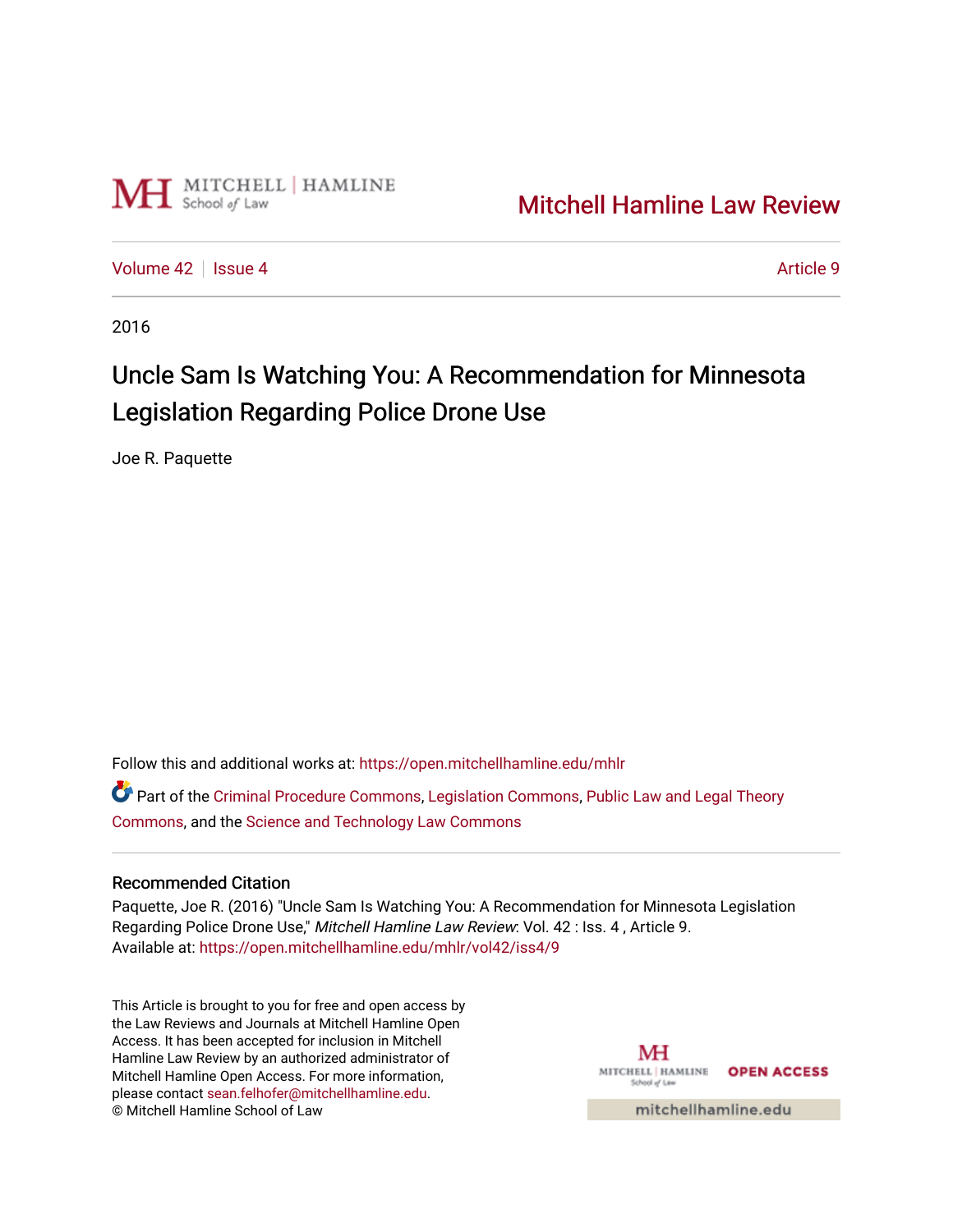## **UNCLE SAM IS WATCHING YOU: A RECOMMENDATION FOR MINNESOTA LEGISLATION REGARDING POLICE DRONE USE**

Joe R. Paquette†

| L   |                                                  |  |
|-----|--------------------------------------------------|--|
| H   |                                                  |  |
| Ш   | THE UNITED STATES CONSTITUTION AND DOMESTIC      |  |
|     |                                                  |  |
|     | $\overline{A}$                                   |  |
|     | Developing Fourth Amendment Case Law  1305<br>B. |  |
|     |                                                  |  |
|     |                                                  |  |
| IV. | THE MINNESOTA CONSTITUTION AND DRONE             |  |
|     |                                                  |  |
| V.  |                                                  |  |
|     |                                                  |  |
| VI. |                                                  |  |
|     | A.                                               |  |
|     | B.                                               |  |
|     | C.                                               |  |
|     | D.                                               |  |
|     | Dragnet Versus Targeted Surveillance 1327<br>E.  |  |
|     | F.                                               |  |
|     |                                                  |  |

### I. INTRODUCTION

Have you ever had that strange sensation that you are being watched? You casually glance around to see if anyone is staring at you. You do not see anything unusual, but you cannot shake the feeling. You can feel someone's eyes on you as the goosebumps begin to spread, but you just cannot locate the source. Is it simply

† J.D. Candidate, Mitchell Hamline School of Law, 2017.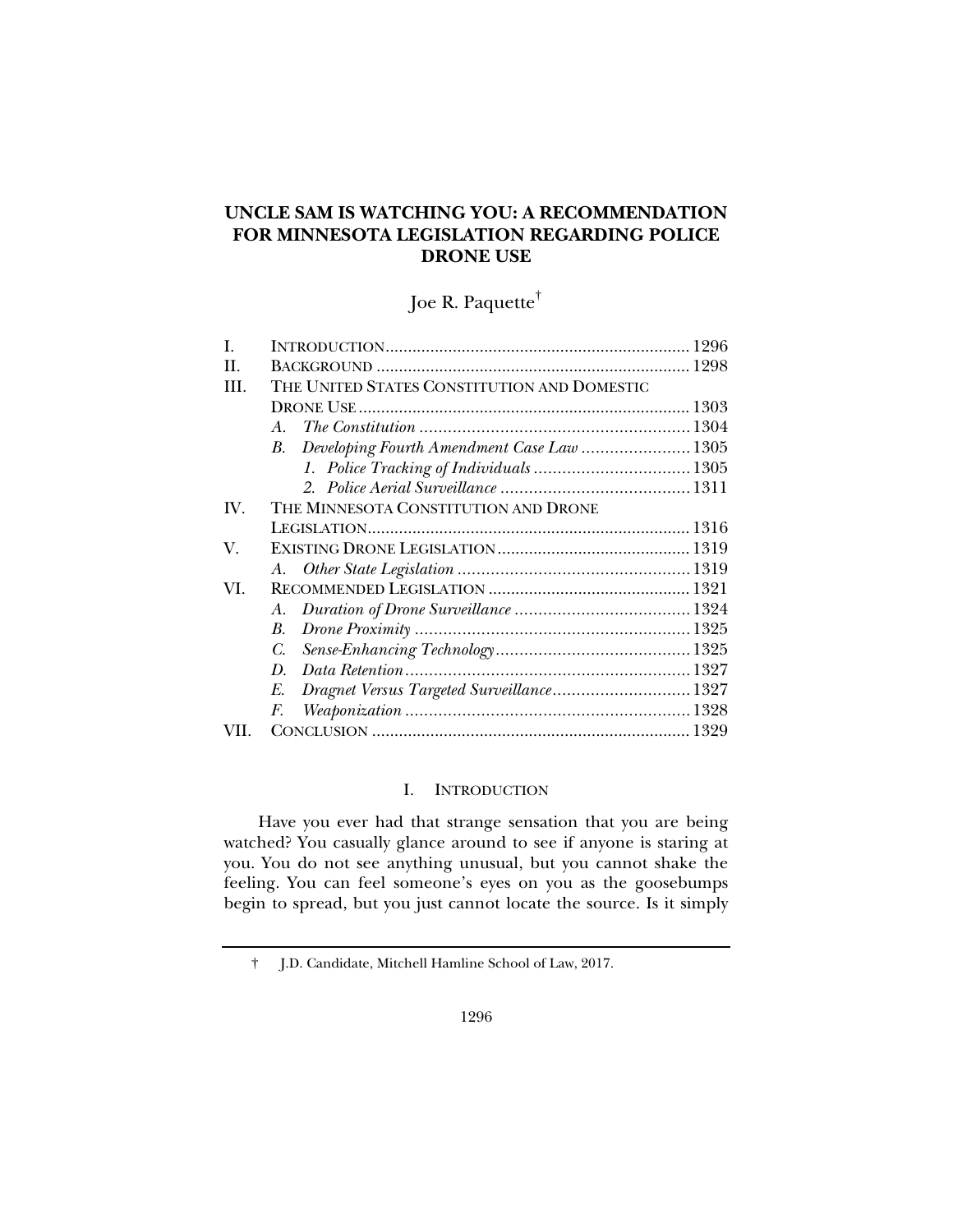paranoia on your part or is this a side effect of living in a time where there are cameras everywhere you look? Cameras are on streetlights at intersections, in nearly every store and many homes, and on every police squad car. Cameras are also in the pockets of almost every single person that you see. What is the one place that has not been taken over by prying eyes? Not too long ago, one might have said the sky; however, it is likely that is no longer the case.

The drones that have been used so frequently in foreign wars are beginning to turn their gazes upon the United States. Drones are an exciting new tool for police officers and a terrifying new threat in the eyes of civil libertarians. Police drones have the potential to save thousands of lives—they also have the potential to keep an entire nation under constant surveillance and systematically remove any semblance of privacy.

A passage from George Orwell's nightmarish vision of life in a surveillance-state society, written long before drone technology surfaced, eerily resembles the issue that this article attempts to discuss:

The black-mustachio'd face gazed down from every commanding corner. There was one on the house front immediately opposite. Big Brother Is Watching You, the caption said . . . In the far distance a helicopter skimmed down between the roofs, hovered for an instant like a bluebottle, and darted away again with a curving flight. It was the Police Patrol, snooping into people's windows.<sup>1</sup>

How can society deal with such powerful new technology? This article seeks to answer that question by examining Supreme Court cases,<sup>2</sup> the constitutionality of police drone use in Minnesota,<sup>3</sup> and current legislation put forward by other states.<sup>4</sup> This article

 <sup>1.</sup> *Compare* GEORGE ORWELL, 1984 (Penguin Books 1961), *with* Matthew R. Koerner, *Drones and the Fourth Amendment: Redefining Expectations of Privacy*, 64 DUKE L.J. 1129, 1130 (2015) ("Senator Dianne Feinstein, a staunch advocate of governmental surveillance and Chairman of the 113th Congress' Senate Intelligence Committee, recently found herself, rather ironically, as the target of surveillance. One day at her home, Senator Feinstein walked to the window to check on a protest that was taking place outside. Much to her surprise, a small drone hovered on the other side of the window, only inches away, spying on her. The drone immediately flew away.").

<sup>2</sup>*. See infra* Part III.

<sup>3</sup>*. See infra* Part IV.

<sup>4</sup>*. See infra* Part V.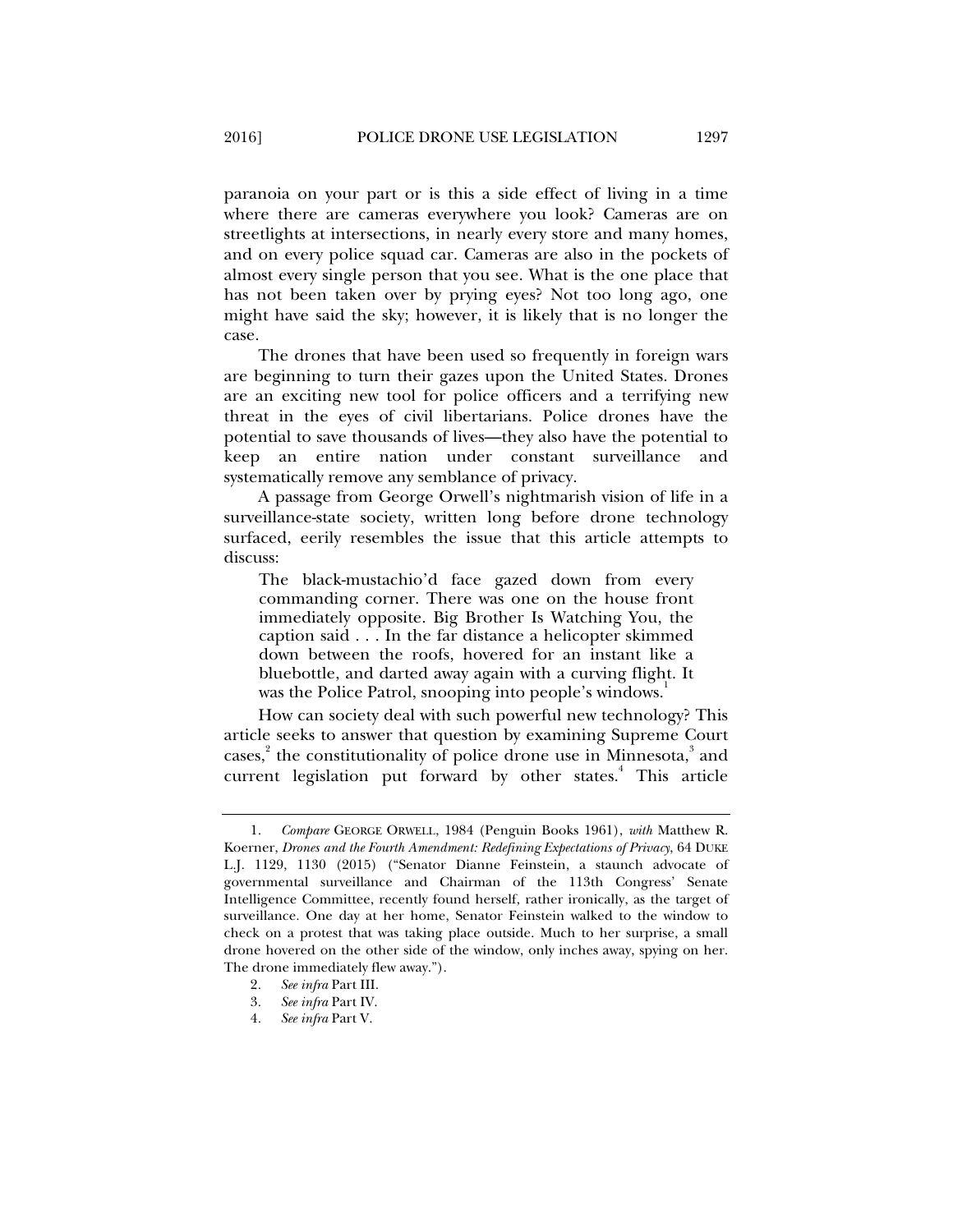concludes by making a recommendation for an ideal statute controlling police drone use.<sup>5</sup> The article begins by giving a general background of drones and drone technology.<sup>6</sup>

#### II. BACKGROUND

Drone technology, already quite complex, is advancing at a rapid pace, with which the Supreme Court, Congress, and state legislators are struggling to keep up. The term "drone" is used to describe an unmanned aircraft system (UAS), but machines differ immensely from model to model. $^7$  Some are as small as a bug, while others are as big as commercial airliners.<sup>8</sup> There are drones that can remain in the sky for days, and there are drones whose batteries last less than thirty minutes.<sup>9</sup> The functionality and features of drones are limited only by one's imagination.<sup>10</sup> Drones can be equipped with high-powered cameras, facial recognition technology, microphones, programs that recognize suspicious behavior, and weapons both lethal and non-lethal.<sup>1</sup>

There are those who regard this issue as a problem for future generations or something that is only prevalent in science fiction movies.<sup>12</sup> These individuals would likely be quite surprised to learn

 8. RICHARD M. THOMPSON II, CONG. RESEARCH SERV., R42701, DRONES IN DOMESTIC SURVEILLANCE OPERATIONS: FOURTH AMENDMENT IMPLICATIONS AND LEGISLATIVE RESPONSES 2 (2013); *see also* Koerner, *supra* note 1, at 1150 ("Current models range in size from a wingspan of just three centimeters to over forty meters.").

9. THOMPSON II, *supra* note 8, at 15–16.

 10. *See generally* Joshua D. Beard, *Up in the Air: The Legal Status of Drones*, 94 MICH. B.J. 20, 20–21 (2015) (noting areas in which drones possess potential use including advertisement, media coverage, package transportation, agriculture, photography, and mapping).

 11. *See* William C. Marra & Sonia K. McNeil, *Understanding "The Loop": Regulating the Next Generation of War Machines*, 36 HARV. J.L. & PUB. POL'Y 1139, 1165–78 (2013) (discussing current drone technologies and where they might expand going forward).

 12. Joshua Foust, *The Science Fiction of Drone-Phobia*, BEACON (Oct. 14, 2013, 4:46 PM), https://www.beaconreader.com/joshua-foust/the-science-fiction-of -drone-phobia.

 <sup>5.</sup> *See infra* Part VI.

 <sup>6.</sup> *See infra* Part II.

 <sup>7.</sup> *See* Keric D. Clanahan, *Drone-Sourcing? United States Air Force Unmanned Aircraft Systems, Inherently Governmental Functions, and the Role of Contractors*, 22 FED. CIR. B.J. 135, 138 n.10 (2012) (providing an overview of the different terms used to describe UAS or drones).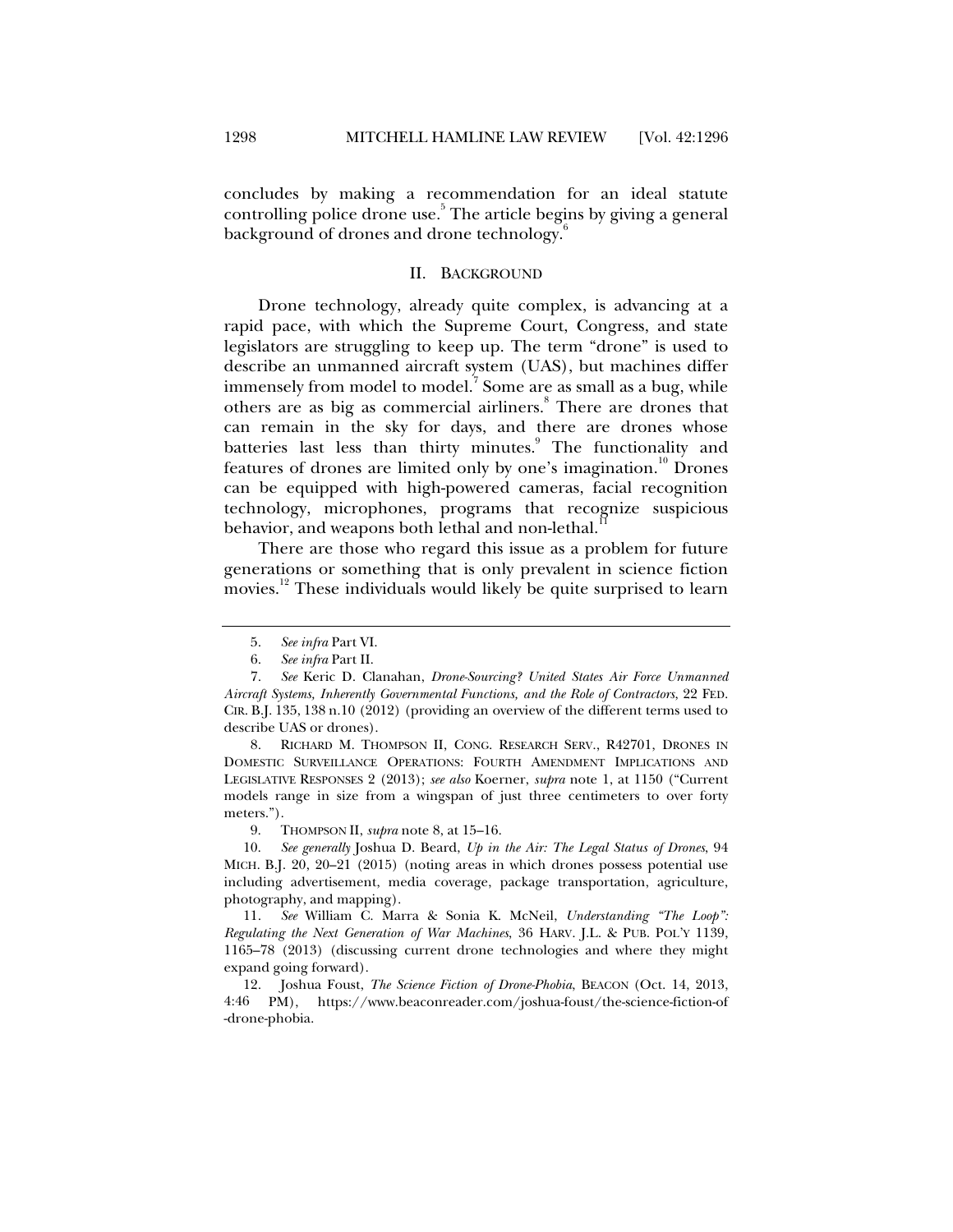of the quickly developing arsenal of drones purchased and possessed by federal agencies across the nation. For example, the FBI has spent over three million dollars assembling a fleet of drones that has been used in operations since  $2006<sup>13</sup>$ . These operations have involved storming barricaded buildings, tracking criminal suspects, and examining crime scenes. $14$  Another agency heavily invested in the use of drone technology is the U.S. Border Patrol.<sup>15</sup> The operating cost alone for the border patrol's drones is approximately  $$12,255$  per hour.<sup>16</sup> Interestingly, police have also uncovered instances of drug smugglers using drones to transport drugs across the border from Mexico.<sup>17</sup>

Federal agencies have not been selfish with their drones either. They have been more than happy to lend their drones to local police departments when they are needed.<sup>18</sup> The Department of Homeland Security's Customs and Border Protection conducted 687 drone missions for other agencies from 2010 to 2012.<sup>19</sup> Additionally, several police departments have sought to add drones to their own arsenals. Drones have been used for various domestic operations by police departments in North Dakota, $^{20}$  Texas, $^{21}$  and

19. *Id.*

 <sup>13.</sup> Brian Bennett, *FBI Has Been Using Drones Since 2006, Watchdog Agency Says*, L.A. TIMES (Sep. 26, 2013, 4:14 PM), http://www.latimes.com/nation/nationnow /la-na-nn-fbi-using-drones-2006-20130926-story.html#axzz2xlB06oDp.

 <sup>14.</sup> *Id.*

 <sup>15.</sup> *See* Brian Bennett, *Border Drones Are Ineffective, Badly Managed, Too Expensive, Official Says,* L.A. TIMES (Jan. 7, 2015, 5:00 AM), http://www.latimes.com /nation/immigration/la-na-border-drones-20150107-story.html.

 <sup>16.</sup> *Id.*

 <sup>17.</sup> Kristina Davis, *Two Plead Guilty in Border Drug Smuggling by Drone,* L.A. TIMES (Aug. 12, 2015, 9:20 PM), http://www.latimes.com/local/california/la-me -drone-drugs-20150813-story.html.

 <sup>18.</sup> Sandra Fulton, *Police Hunger for Drones May be Growing, but So Are Privacy Concerns,* ACLU (Jan. 16, 2014, 3:06 PM), https://www.aclu.org/blog/police -hunger-drones-may-be-growing-so-are-privacy-concerns ("In 2010, for example, DHS's Customs and Border Protection (CBP) conducted 76 drone missions for other agencies. The next year, that number quadrupled, and it remained at nearly the same level in 2012.").

 <sup>20.</sup> *See* Jason Koebler, *Court Upholds Domestic Drone Use in Arrest of American Citizen*, U.S. NEWS (Aug. 2, 2012, 11:32 AM), http://www.usnews.com/news /articles/2012/08/02/court-upholds-domestic-drone-use-in-arrest-of-american -citizen.

 <sup>21.</sup> *See* Peter Finn, *Domestic Use of Aerial Drones by Law Enforcement Likely to Prompt Privacy Debate,* WASH. POST (Jan. 23, 2011, 12:56 AM), http://www.washingtonpost.com/wp-dyn/content/article/2011/01/22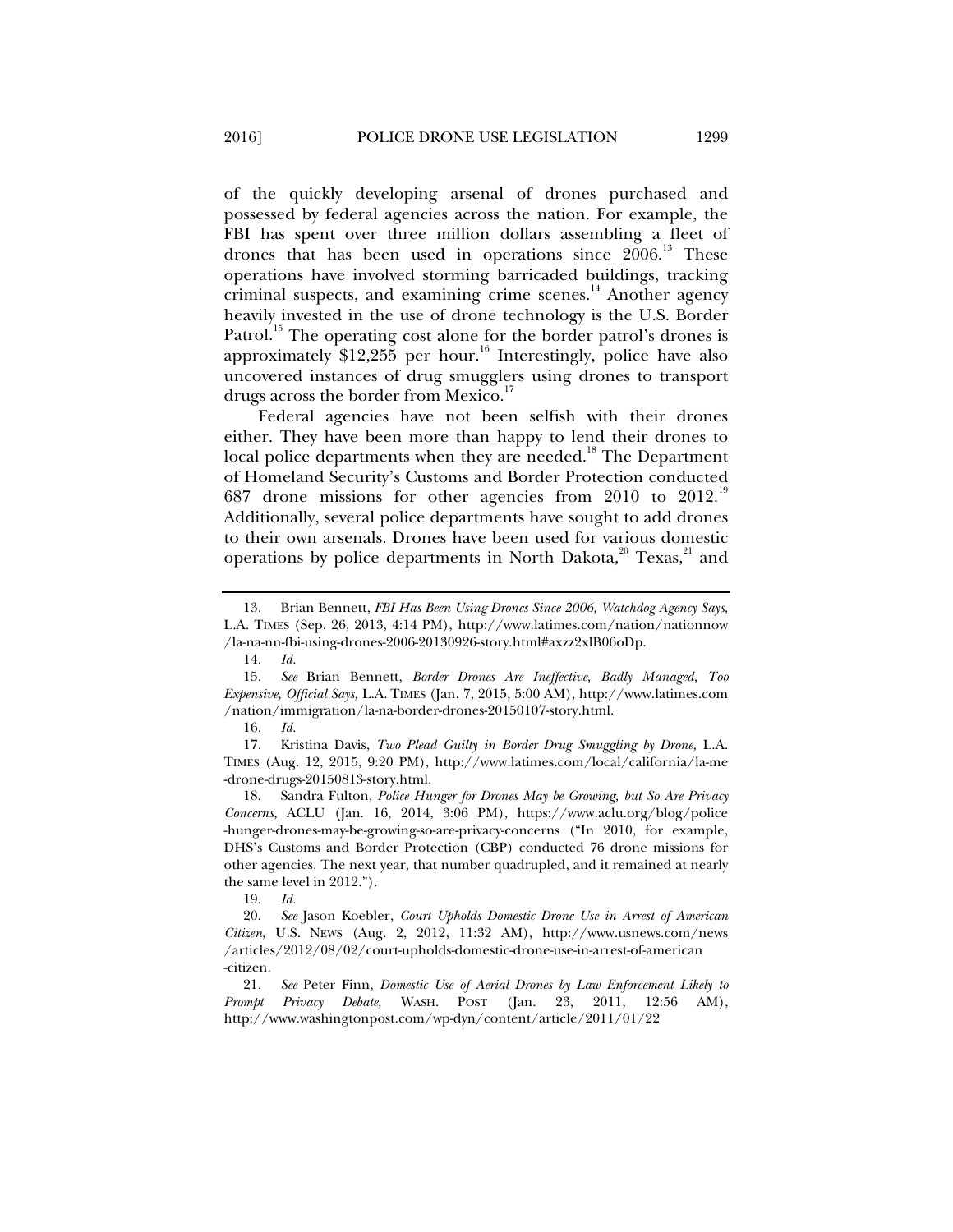Wisconsin.<sup>22</sup> In addition, a total of eighty-one police departments, universities,<sup>23</sup> and various other state and federal departments have applied for drone operational licenses from the Federal Aviation Administration  $(FAA)$ .<sup>24</sup>

The use of drones by law enforcement agencies is slowly increasing.<sup>25</sup> However, a rapid surge in drone use has occurred in the private sphere.<sup>26</sup> Small, privately owned drones are becoming more affordable and more visible in day-to-day life.<sup>27</sup> The proliferation of drones has been so rapid that the FAA estimates that there will be approximately 30,000 drones in the air within ten years.28 In preparing for a future where drones will likely take up a sizable amount of the national airspace, the FAA recently released a set of guidelines that dictate the proper and improper ways to use personal drones, as well as a licensing system for those who wish to fly drones.<sup>29</sup> Given the rising popularity of personal drone use, it is

 24. *See* Shawn Musgrave, *Finally, Here's Every Organization Allowed to Fly Drones in the US,* MOTHERBOARD (Oct. 6, 2014, 3:00 PM), http://motherboard.vice.com /read/every-organization-flying-drones-in-the-us.

 25. *See* Michael L. Smith, *Regulating Law Enforcement's Use of Drones: The Need for State Legislation*, 52 HARV. J. ON LEGIS. 423, 424 (2015).

 26. *See Welcome to the Drone Age,* ECONOMIST (Sept. 26, 2015), http:// www.economist.com/news/science-and-technology/21666118-miniature-pilotless -aircraft-are-verge-becoming-commonplace-welcome.

27. *See id.*

 28. Robert Johnson, *FAA: Look for 30,000 Drones to Fill American Skies by the End of the Decade*, BUS. INSIDER (Feb. 8, 2012, 2:12 PM), http://www.businessinsider.com /robert-johnson-bi-30000-drones-by-2020-2012-2.

 29. *See* U.S. DEP'T OF TRANSP., FAA ORDER NO. 8000.372A, UNMANNED AIRCRAFT SYSTEMS (UAS) DESIGNATED AIRWORTHINESS REPRESENTATIVES (DAR) FOR UAS CERTIFICATION AT UAS TEST (2014); *see also* Brian Stern & Matthias Rubekeil, *Coming Home to Roost—Domestic Use of Unmanned Aerial Vehicles*, 62 R.I. BUS. J. 5, 9 (2013) ("The deadline for this plan as mandated by Congress is September 2015 and likely to create a lot of movement in the market for drone use by private companies, perhaps resulting in changes to society and business similar to those of

<sup>/</sup>AR2011012204111.html.

 <sup>22.</sup> *See* Anne Jungen, *West Salem Police Start Using Drone; New Technology Made Debut in August,* WASH. TIMES (Sep. 21, 2015), http://www.washingtontimes.com /news/2015/sep/21/west-salem-police-using-drone/?page=all.

 <sup>23.</sup> *See* Perry Chiaramonte*, Growing Number of Universities Want to Fly Drones over Campus, Report Shows*, FOX NEWS (Feb. 28, 2013), http://www.foxnews.com /tech/2013/02/28/high-flying-drones-over-halls-higher-ed.html ("The Georgia Institute of Technology's police department applied for a permit to use two small helicopter drones during special events, as well as day-to-day operations, to respond to areas before a police officer would quickly place eyes on the target or crisis area." (internal quotations omitted)).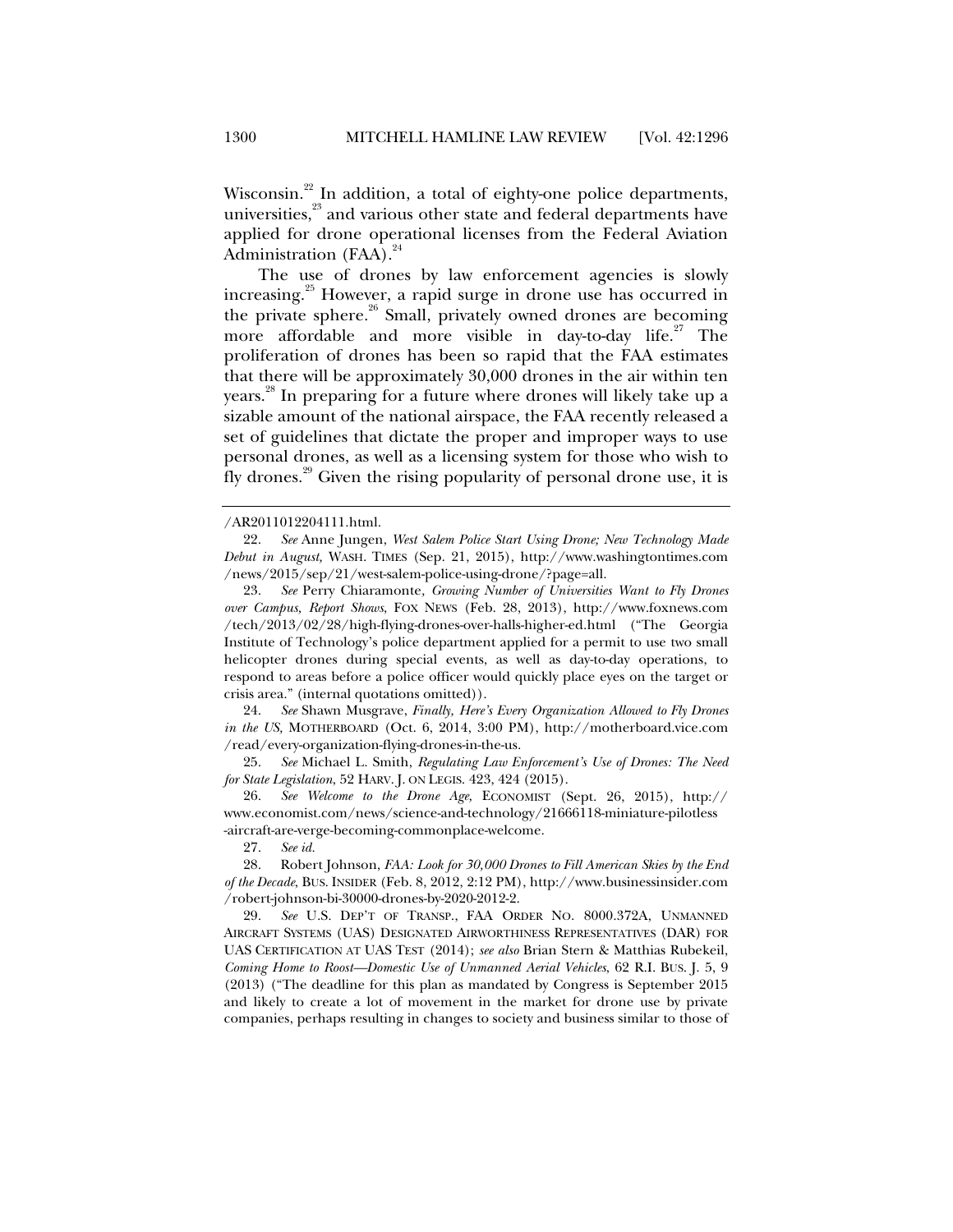very likely that the application of these guidelines will have an impact on how society views drone use by the police. $30$ 

The drones that law enforcement agencies have access to today are fairly basic in their functionality.<sup>31</sup> For example, the Los Angeles Police Department possesses two Draganflyer X6 drones.<sup>32</sup> These drones are capable of providing high definition live video of whatever its cameras capture; however, they are only able to fly for twenty to twenty-five minutes before the battery must be changed.<sup>33</sup> This technology limits the privacy concerns of drones, but better technology is not far off. $34$ 

The U.S. military has developed drone technology that, if used in domestic law enforcement operations, could pose massive constitutional privacy concerns. The most extreme example of this type of technology is called the "Gorgon Stare."<sup>35</sup> The Gorgon Stare is a large drone equipped with a wide-angle lens capable of recording visual information.<sup>36</sup> In practice, this means that this drone can hover high in the sky and, using its wide-angle lens, record the visual information of an entire city in real-time.<sup>37</sup> If

the mass proliferation of affordable cellular tele-phony in the early 21st century."). 30. Tyler Hite, *Domestic Presence in the Skies: Why Americans Should Care About* 

*Private Drone Regulation,* 31 SYRACUSE J. SCI. & TECH. L. REV. 184, 213–15 (2015).

 <sup>31.</sup> *See, e.g.*, *Questions Many People Ask of Us*, DRAGANFLY INNOVATIONS INC. [hereinafter DRAGANFLY], http://www.draganfly.com/questions-answers (last visited Feb. 11, 2016) (discussing functions of a particular drone, such as its ability to provide real-time camera viewing, a height limit of 400 to 500 feet, and the basic components damaged during a crash).

 <sup>32.</sup> *See* Melissa Pamer & Mark Mester, *LAPD's 2 Drones Will Remain Grounded During Policy Review, Police Commission Says Amid Protests,* KTLA 5 NEWS (Sep. 15, 2014, 8:28 AM), http://ktla.com/2014/09/15/anti-spying-group-drone-free-lapd -to-protest-state-bill-that-would-allow-police-drones; Jim Newton, *Drones and the LAPD,* L.A. TIMES (Oct. 14, 2015), http://www.latimes.com/opinion/op-ed/la-oe -newton-column-lapd-drones-20141117-column.html.

 <sup>33.</sup> *See, e.g.*, DRAGANFLY, *supra* note 31.

 <sup>34.</sup> *See* Marra & McNeil, *supra* note 11, at 1174 ("Tomorrow's drones will exhibit greater autonomy along all four stages of the OODA Loop [Observe, Orient, Decide, Act]. They will require less human interaction, navigate greater levels of environmental uncertainty, and enjoy higher levels of mission assertiveness.").

 <sup>35.</sup> *See* Ellen Nakashima & Craig Whitlock, *With Air Force's Gorgon Drone 'We Can See Everything',* WASH. POST (Jan. 2, 2011, 12:09 AM), http:// www.washingtonpost.com/wp-dyn/content/article/2011/01/01 /AR2011010102690 \_pf.html.

 <sup>36.</sup> *Id.*

 <sup>37.</sup> *Id.*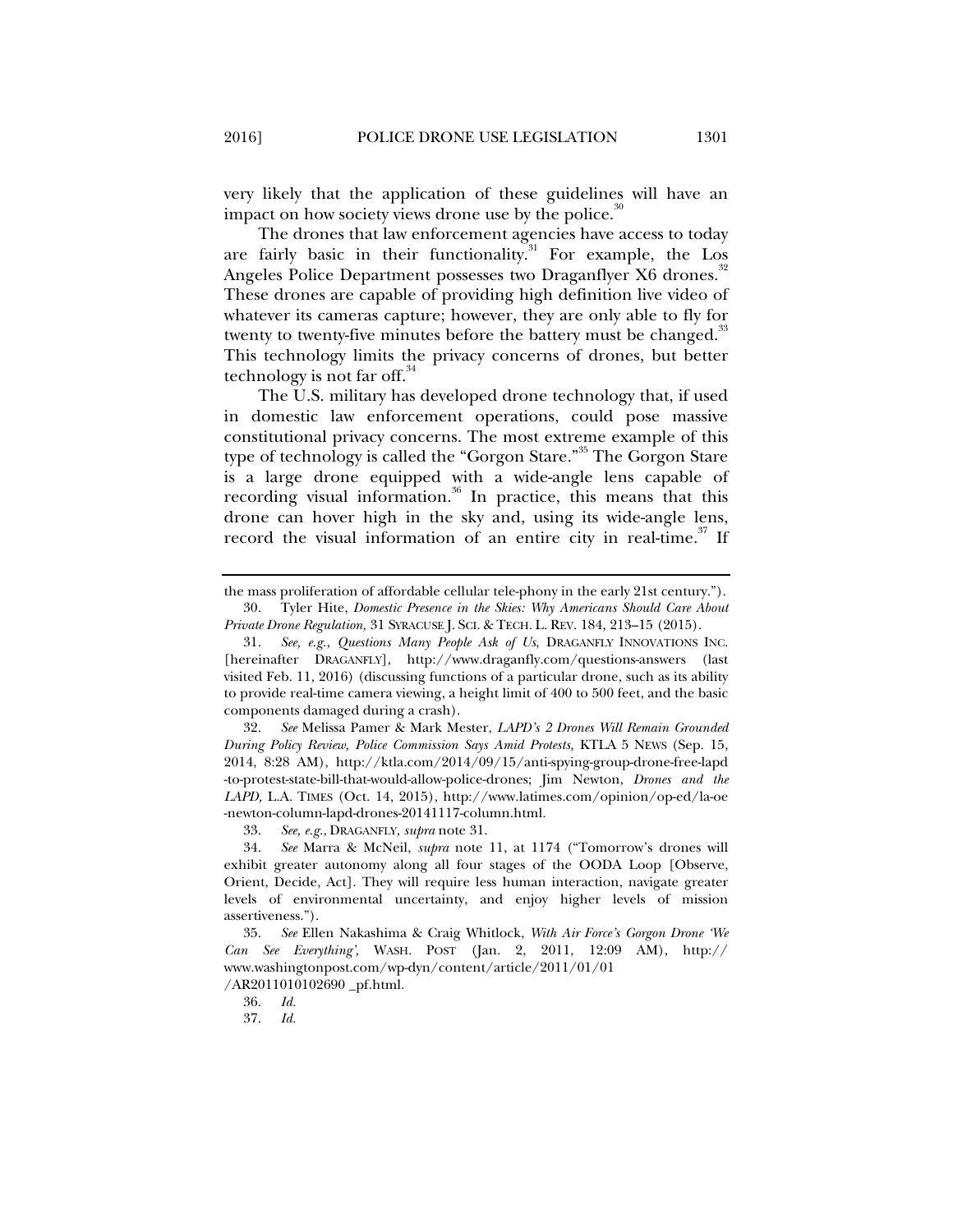anything were to happen in that particular city, it would be recorded and could be viewed later by military personnel who might even be able to see who committed the act in question.<sup>38</sup>

Currently the Gorgon Stare technology is fully within the purview of the military, however the application of this technology to domestic police use could be very useful to law enforcement agencies. For example, say the Boston Police Department obtained a drone with Gorgon Stare technology. The drone could observe the entire city, and when the bombs went off at the Boston Marathon in 2013, the recorded images could have been analyzed to see who the bombers were and where they went after the bombing. This technology could have located the bombers in a very short amount of time. However, the drone would also record the movements of every citizen of Boston, drastically impacting their privacy rights.

With the scope of future drone technology in mind, it is easy to see why citizens are wary of law enforcement agencies possessing drones, even if they are a far cry from the Gorgon Stare technology.39Citizens have voiced their concern over the police use of drones through protests.<sup>40</sup>

In August 2015, North Dakota passed House Bill 1328, which made it legal for police to equip drones with non-lethal weapons.<sup>41</sup> This recent development in drone legislation has been met with

 <sup>38.</sup> *Id.*

 <sup>39.</sup> *See* Fulton, *supra* note 18; Nadia Prupis, *Activists Sound Alarm as More Police Departments Consider Using Drones,* MINT PRESS NEWS (Aug. 27, 2014), http:// www.mintpressnews.com/activists-sound-alarm-police-departments-consider-using -drones/195916; Christian M. Wade, *Battle Brewing over Police Drones in Mass.,* NEWBURY PORT NEWS (Mar. 28, 2015, 3:20 AM), http://www.newburyportnews.com /news/local\_news/battle-brewing-over-police-drones-in-mass/article\_5846a6a5 -31b7-5636-abc6-c52344e0de90.html.

 <sup>40.</sup> *See* Joseph Serna, *Anti-Spying Coalition Launches Campaign Against LAPD Drones,* L.A. TIMES (Aug. 21, 2014, 1:47 PM), http://www.latimes.com/local /lanow/la-me-ln-anti-drone-campaign-lapd-city-hall-20140821-story.html; Gordon Tokumatsu & Jeanne Kuang, *City Hall Protesters Demand "Drone-Free LAPD",* NBC (Aug. 21, 2014, 2:03 PM), http://www.nbclosangeles.com/news/local/City-Hall -Protesters-Demand-Drone-Free-LAPD-272202761.html (describing the concern that certain segments of society have when it comes to trusting police officers and the discretion that they possess in enforcing the law).

 <sup>41.</sup> *See* Eyragon Eidam, *Reports on North Dakota Weaponized Drone Law Miss Larger Picture,* GOV'T TECH. (Sep. 18, 2015), http://www.govtech.com/public -safety/Reports-on-North-Dakota-Weaponized-Drone-Law-Miss-Larger-Picture .html.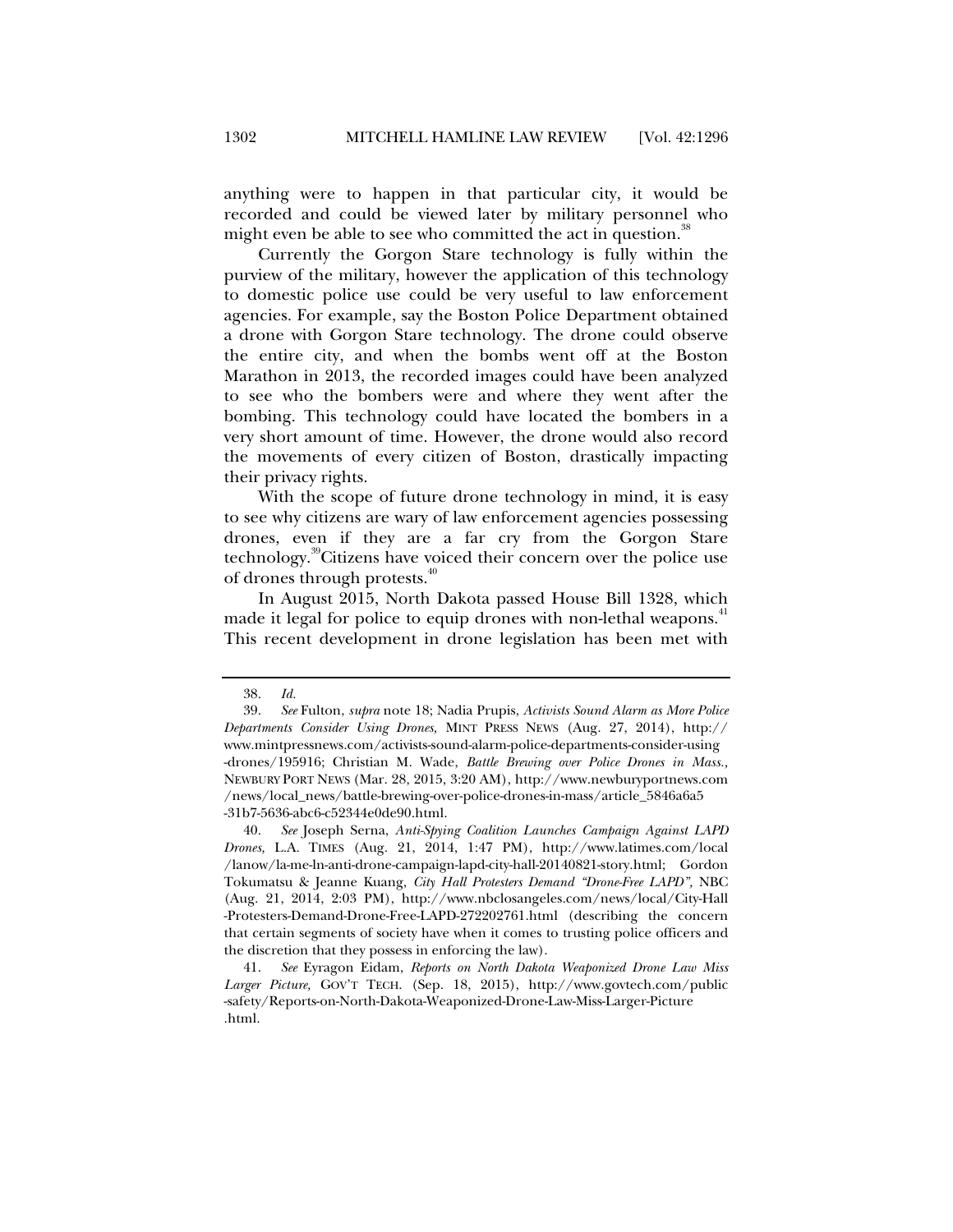extreme distrust and disappointment.<sup>42</sup> Even police departments in North Dakota are skeptical about the power that they have been granted. A Lieutenant of the Fargo Police Department, Michael Mitchell, said that he is "perplexed, because we do not see many reasons why we would use such technology."<sup>43</sup>

Regardless of how one views drones, the facts show drone use is on the rise. Every year society will see more and more drones, and every year society will encounter new problems, as well as new uses for drones. The question that needs to be asked: How can society balance the positive, useful aspects of drones with the negative, privacy issues of drones? Is this something that the Constitution and its interpretive case law are prepared to handle? Is it necessary to enact federal or state legislation in order to manage this new technology? Finally, what kind of legislation is the most appropriate to strike the perfect balance between privacy concerns and police utility?

#### III. THE UNITED STATES CONSTITUTION AND DOMESTIC DRONE USE

Domestic drone use by law enforcement agencies is a relatively new phenomenon. There is no case law expressly ruling on the constitutionality of law enforcement's use of drones. At the same time, law enforcement agencies have been pushing the limits of the Fourth Amendment for centuries.<sup>44</sup> Thus, there is existing case law

 <sup>42.</sup> *See* Jennifer Cook, *Letter: Weaponized ND Drones Terrible Idea,* IN FORUM (Sep. 20, 2015, 12:34 AM), http://www.inforum.com/letters/3842432-letter -weaponized-nd-drones-terrible-idea; Mark Karlin, *Look Out: Drones That Shoot Tasers Now Legal for Police Use in First State,* BUZZFLASH (Sep. 11, 2015, 5:17 AM), http://www.truth-out.org/buzzflash/commentary/drones-that-shoot-tasers-now -legal-for-police-use-in-north-dakota/19524-drones-that-shoot-tasers-now-legal-for -police-use-in-north-dakota.

 <sup>43.</sup> Noel Brinkerhoff, *Fargo Police Dept. Shuns Weaponized Drones Approved for Police by North Dakota,* ALLGOV (Sep. 5, 2015), http://www.allgov.com/news /controversies/fargo-police-dept-shuns-weaponized-drones-approved-for-police-by -north-dakota-150905?news=857351. *But see* Matt Alderton, *To the Rescue! Why Drones in Police Work are the Future of Crime Fighting*, LINE/SHAPE/SPACE (April 30, 2015, 5:44 PM), http://lineshapespace.com/drones-in-police-work-future-crime -fighting ("It's like having 20 officers on patrol or more . . . .").

 <sup>44.</sup> *See generally* Gerald G. Ashdown, *Drugs, Ideology, and the Deconstitutionalization of Criminal Procedure,* 95 W. VA. L. REV. 1 (1992); Thomas Y. Davies, *The Supreme Court Giveth and the Supreme Court Taketh Away: The Century of Fourth Amendment "Search and Seizure" Doctrine*, 100 J. CRIM. L. & CRIMINOLOGY 933 (2010); William C. Heffernan, *The Fourth Amendment Exclusionary Rule as a*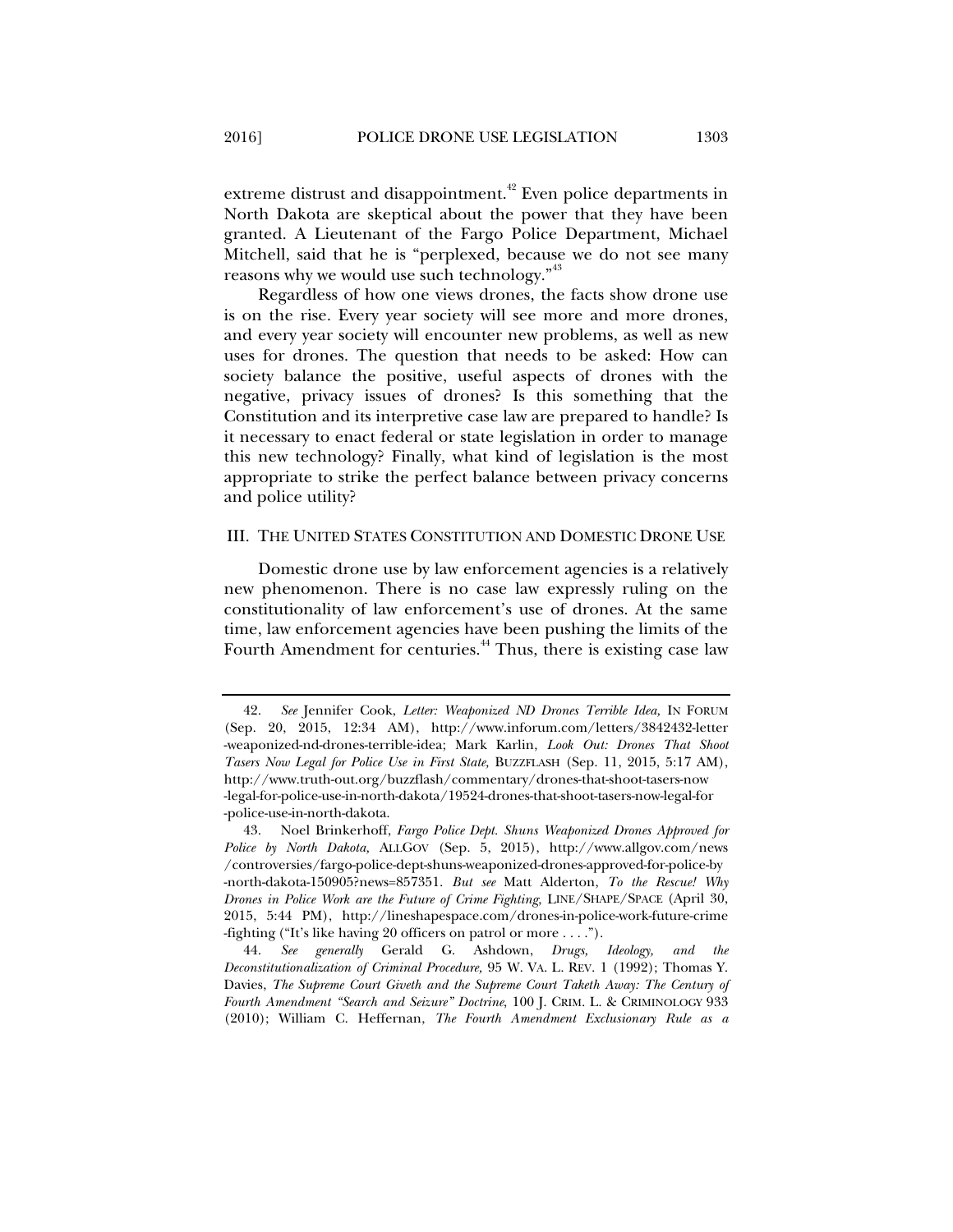that can be tentatively applied to scenarios involving domestic drone use for surveillance purposes.<sup>45</sup> The Constitution itself is the ideal starting place for this analysis.

#### *A. The Constitution*

The Fourth Amendment of the Constitution guarantees "[t]he right of the people to be secure in their persons, houses, papers, and effects, against unreasonable searches and seizures, shall not be violated  $\dots$ ."<sup>46</sup> This clause has guided police conduct and been the subject of significant case law.<sup>47</sup> This case law has been used to interpret what constitutes a search and what constitutes an unreasonable search and seizure.<sup>48</sup> As of the writing of this article, the Supreme Court has not heard, nor is scheduled to hear, any cases involving police use of a drone in a way that allegedly violated the Fourth Amendment. The particular features that drones can offer make them potentially excellent surveillance tools, and it is likely only a matter of time before the Supreme Court is called upon to weigh in on the issue.<sup>49</sup>

 48. Koerner, *supra* note 1, at 1130 ("The Fourth Amendment is the 'chief source of privacy protection' in the American justice system. It is intended to empower the government to investigate and enforce laws to a 'reasonably satisfactory level,' while still restricting these powers." (quoting RONALD J. ALLEN, ET AL., CRIMINAL PROCEDURE: INVESTIGATION AND RIGHT TO COUNSEL 337 (2011))).

 49. *See* Michael J. Sheehan, Note, *U.S. Citizens' Fourth Amendment Rights & Unmanned Aerial Vehicles: An Appeal for Bright-Line Legislative Action*, 32 TEMP. J. SCI. TECH. & ENVTL. L. 255, 279 (2013) ("Many types of UAVs, especially those employing helicopter-style rotors with hover and stare capabilities will provide a major challenge to the precedent set by the Supreme Court in the aerial

*Constitutional Remedy*, 88 GEO. L.J. 799 (2000); Tracey Maclin, *When the Cure for the Fourth Amendment Is Worse Than the Disease*, 68 S. CAL. L. REV. 1 (1994).

 <sup>45.</sup> *See* Jennifer O'Brien, *Warrantless Government Drone Surveillance: A Challenge to the Fourth Amendment*, 30 J. MARSHALL J. INFO. TECH. & PRIVACY L. 155, 181–88 (2013).

 <sup>46.</sup> U.S. CONST. amend. IV.

 <sup>47.</sup> *See, e.g.*, Boyd v. United States, 116 U.S. 616, 622 (1886) ("It is our opinion, therefore, that a compulsory production of a man's private papers to establish a criminal charge against him, or to forfeit his property, is within the scope of the fourth amendment to the constitution, in all cases in which a search and seizure would be, because it is a material ingredient, and effects the sole object and purpose of search and seizure."). *See generally* 1 WAYNE R. LAFAVE, SEARCH & SEIZURE § 1.1(a) (5th ed. 2015) (providing a history of the origins of the Fourth Amendment); Tracey Maclin, *Let Sleeping Dogs Lie: Why the Supreme Court Should Leave Fourth Amendment History Unabridged*, 82 B.U. L. REV. 895 (2002).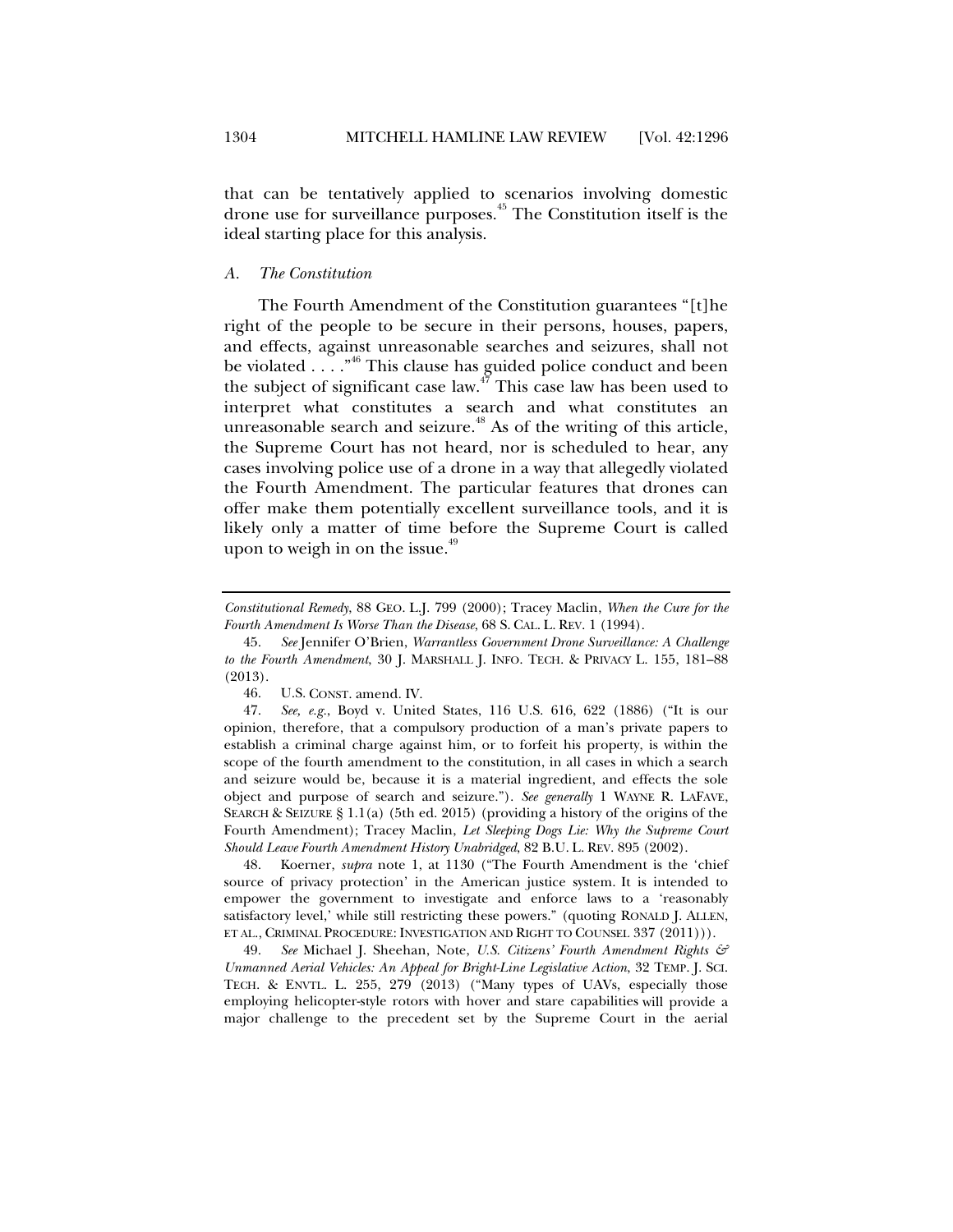#### *B. Developing Fourth Amendment Case Law*

The bedrock case in the development of Fourth Amendment search and seizure jurisprudence is *Katz v. United States.*<sup>50</sup> There, Justice Harlan—in his frequently cited concurrence—laid out the standard on how to analyze whether a search was reasonable within the eyes of the Constitution.<sup>51</sup> This analysis requires the fact finder to determine whether the individual subjected to the alleged search had a subjective expectation of privacy and whether society is objectively prepared to deem that privacy expectation reasonable.<sup>52</sup> Based on this analysis, Justice Harlan stated that "a man's home is, for most purposes, a place where he expects privacy, but objects, activities, or statements that he exposes to the 'plain view' of outsiders are not 'protected' because no intention to keep them to himself has been exhibited."<sup>53</sup>

The *Katz* test eventually became known as the "reasonable expectation of privacy" test and has been applied in virtually every Fourth Amendment aerial search case since.<sup>54</sup> Two lines of authority applying this test are particularly relevant to the constitutionality of police drone use: police tracking of individuals and police aerial surveillance.

#### *1. Police Tracking of Individuals*

In *United States v. Knotts*, the Supreme Court reviewed police use of advanced technology geared toward tracking the location of a suspect.<sup>55</sup> Without obtaining a warrant, Minnesota police officers placed a beeper equipped with a radio transmitter into a barrel of chloroform that was later sold to the suspect.<sup>56</sup> Police then used

surveillance cases, *Ciraolo* and *Riley*, because these UAVs are often designed for flight below the operating levels of fixed-wing aircraft and helicopters." (citations omitted)).

 <sup>50. 389</sup> U.S. 347, 361 (1967) (Harlan, J., concurring); *see also* Koerner, *supra* note 1, at 1143–45 ("The Court first announced the privacy-rights paradigm in *Katz v. United States.*").

 <sup>51.</sup> *Katz*, 389 U.S. at 361 (Harlan, J., concurring).

 <sup>52.</sup> *Id.*

 <sup>53.</sup> *Id.*

 <sup>54.</sup> *See* Koerner, *supra* note 1, at 1144–45 (describing the use of the reasonable expectation of privacy test over the decades since *Katz* and the application of the test to new areas of search and seizure jurisprudence).

 <sup>55. 460</sup> U.S. 276, 277 (1983).

 <sup>56.</sup> *Id.* at 277–78.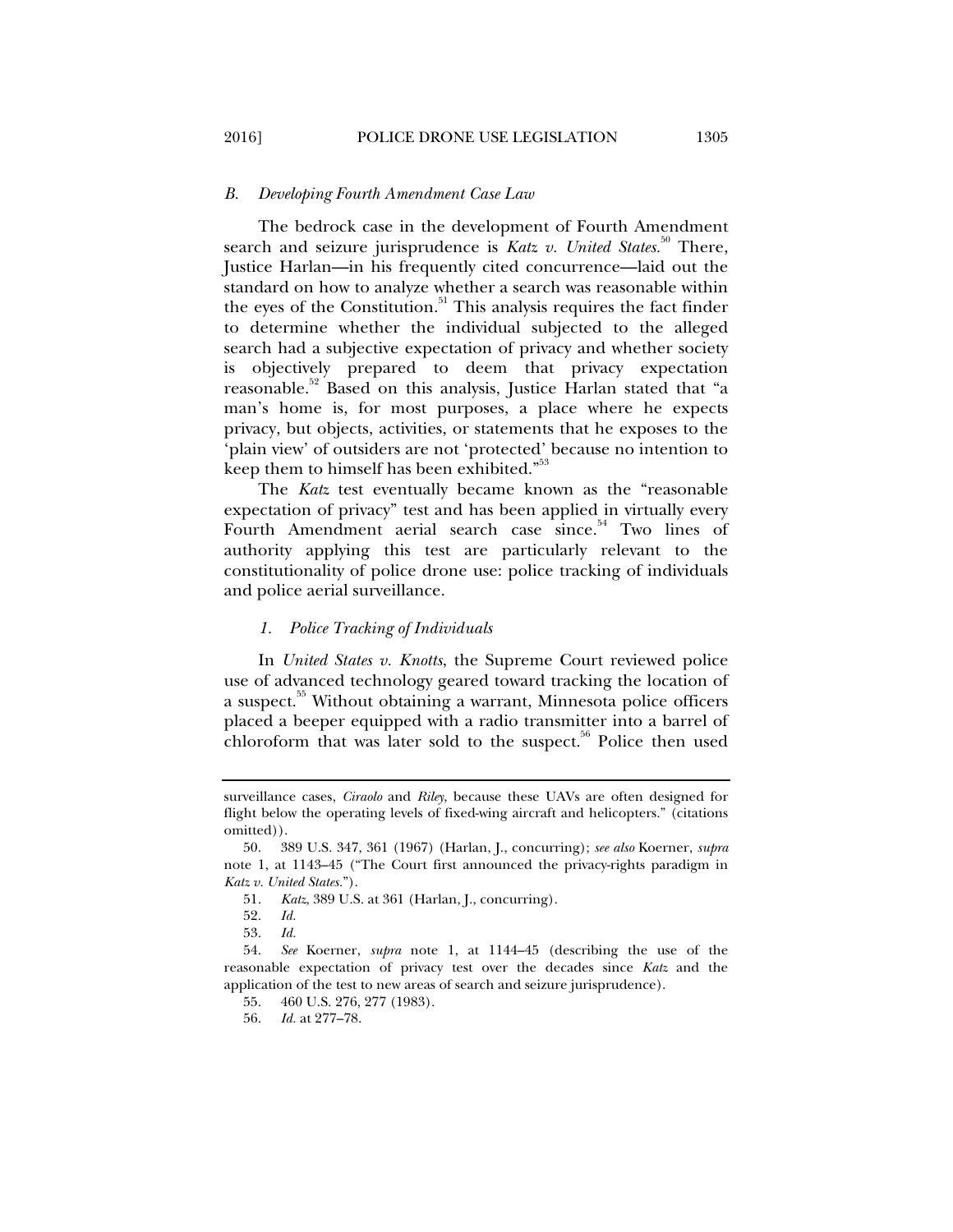that beeper to locate a cabin owned by the suspect. $57$  Following three days of visual surveillance, the police obtained a search warrant and discovered a drug laboratory inside the cabin.<sup>38</sup>

The Supreme Court found that the use of the beeper was not a search because "a person traveling . . . on public thoroughfares has no [objective] reasonable expectation of privacy."59 Thus,

[w]hen Petschen traveled over the public streets he voluntarily conveyed to anyone who wanted to look the fact that he was traveling over particular roads in a particular direction, the fact of whatever stops he made, and the fact of his final destination when he exited from public roads onto private property.<sup><sup>6</sup></sup>

The majority believed that the Fourth Amendment does not prohibit the police from "augmenting" their senses with the use of "science and technology."<sup>61</sup> The defendant's constitutional claim rested on the idea that the use of beepers in such a way could lead to tracking a citizen's location twenty-four hours a day for seven days a week, without any judicial oversight.<sup>62</sup> The majority declined to confront this issue and focused solely on the fact pattern that was presented in the record.<sup>63</sup> Further, the majority rejected the idea that the technology used was a search because it was making police tracking more efficient. $64$  The Court focused on the idea that this would not have constituted a search if the defendant had simply been tailed by a police officer instead of tracked via radio transmitter.<sup>65</sup>

*Knotts* seemed to give police the green light on using advanced technology in order to further investigative efficiency. This naturally led to cases where police use of technology went too far.

*United States v. Karo* presented the Court with a nearly identical fact pattern to that in *Knotts*. 66 However, *Karo* contained one crucial difference: the DEA continued to monitor the beeper after it had

 <sup>57.</sup> *Id.* at 278.

 <sup>58.</sup> *Id.* at 279.

 <sup>59.</sup> *Id.* at 281.

 <sup>60.</sup> *Id.* at 281–82.

 <sup>61.</sup> *Id.* at 282.

 <sup>62.</sup> *Id.* at 283.

 <sup>63.</sup> *Id.* at 284.

 <sup>64.</sup> *Id.* ("We have never equated police efficiency with unconstitutionality, and we decline to do so now.").

 <sup>65.</sup> *Id.* at 285.

 <sup>66. 468</sup> U.S. 705 (1984).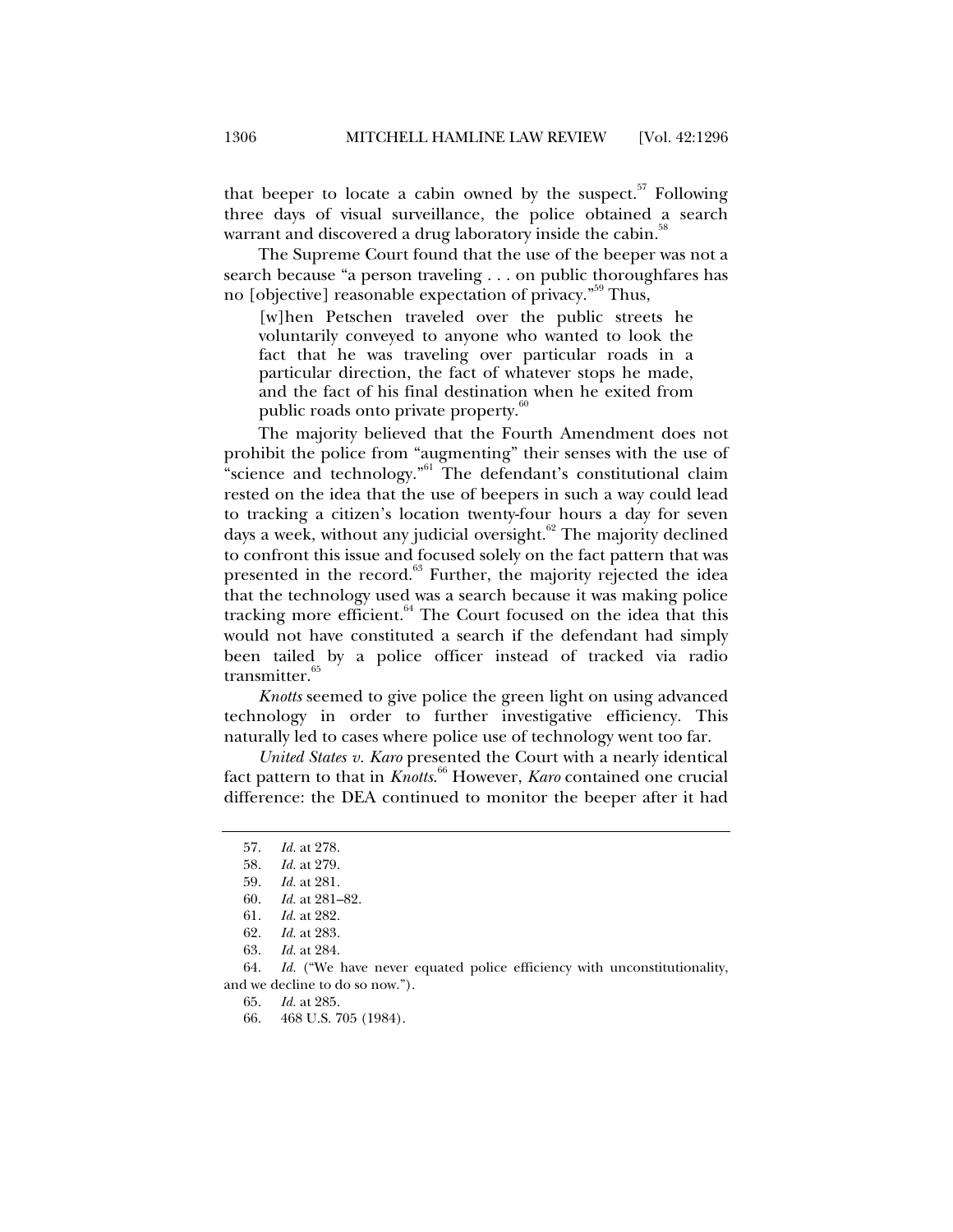entered the subject house. $67$  In doing so, the DEA found that the illegal material was being transported from house to house.<sup>68</sup> The Court found this constituted an illegal search because the beeper was transmitting information from inside the homes in which it was stored.<sup>69</sup> This told agents that at a particular time, in a particular place, and inside a particular home, there were illegal materials.<sup>70</sup> The Court also found if the technology had not been used and the police officer personally wanted to confirm that there were illegal materials inside the house, the officer would have had to walk into the house and look around for the illegal materials.<sup>71</sup> This behavior would obviously constitute a search and, therefore, for purposes of the Fourth Amendment, the use of the beeper was found to be an unconstitutional, warrantless search.<sup>72</sup>

In a 2012 case, *United States v. Jones*, the U.S. Supreme Court heard another Fourth Amendment search case involving the police tracking of an individual's whereabouts.<sup>73</sup> Justice Alito and Justice Sotomayor each wrote a concurrence and discussed the difficulties that could arise in future constitutional privacy cases. $44$ 

*Jones* involved a GPS tracker that officers secretly planted on the underside of Jones' truck.<sup>75</sup> The government then tracked the GPS for the next twenty-eight days and collected over 2000 pages of data.76 Jones argued that this was a violation of his reasonable expectation of privacy.<sup>77</sup>

The Court held that the warrantless police actions violated the Fourth Amendment.<sup>78</sup> Curiously, the majority decided it was unnecessary to apply the "reasonable expectation of privacy" test, based on its belief that the use of the GPS clearly violated the common law trespass theory, citing a case from  $1765.^{9}$  By 2012,

 <sup>67.</sup> *Id.* at 708–10.

 <sup>68.</sup> *Id.* at 708–09.

 <sup>69.</sup> *Id.* at 715.

 <sup>70.</sup> *Id.*

 <sup>71.</sup> *Id.*

 <sup>72.</sup> *Id.*

 <sup>73. 132</sup> S. Ct. 945 (2012).

 <sup>74.</sup> *See id.* at 954 (Sotomayor, J., concurring); *see id.* at 957 (Alito, J., concurring).

 <sup>75.</sup> *Id.* at 948 (Scalia, J., majority).

 <sup>76.</sup> *Id.*

 <sup>77.</sup> *Id.* at 950.

 <sup>78.</sup> *Id.* at 954.

 <sup>79.</sup> *Id.* at 949 (citing Entick v. Carrington (1765) 95 Eng. Rep. 807 (C.P.));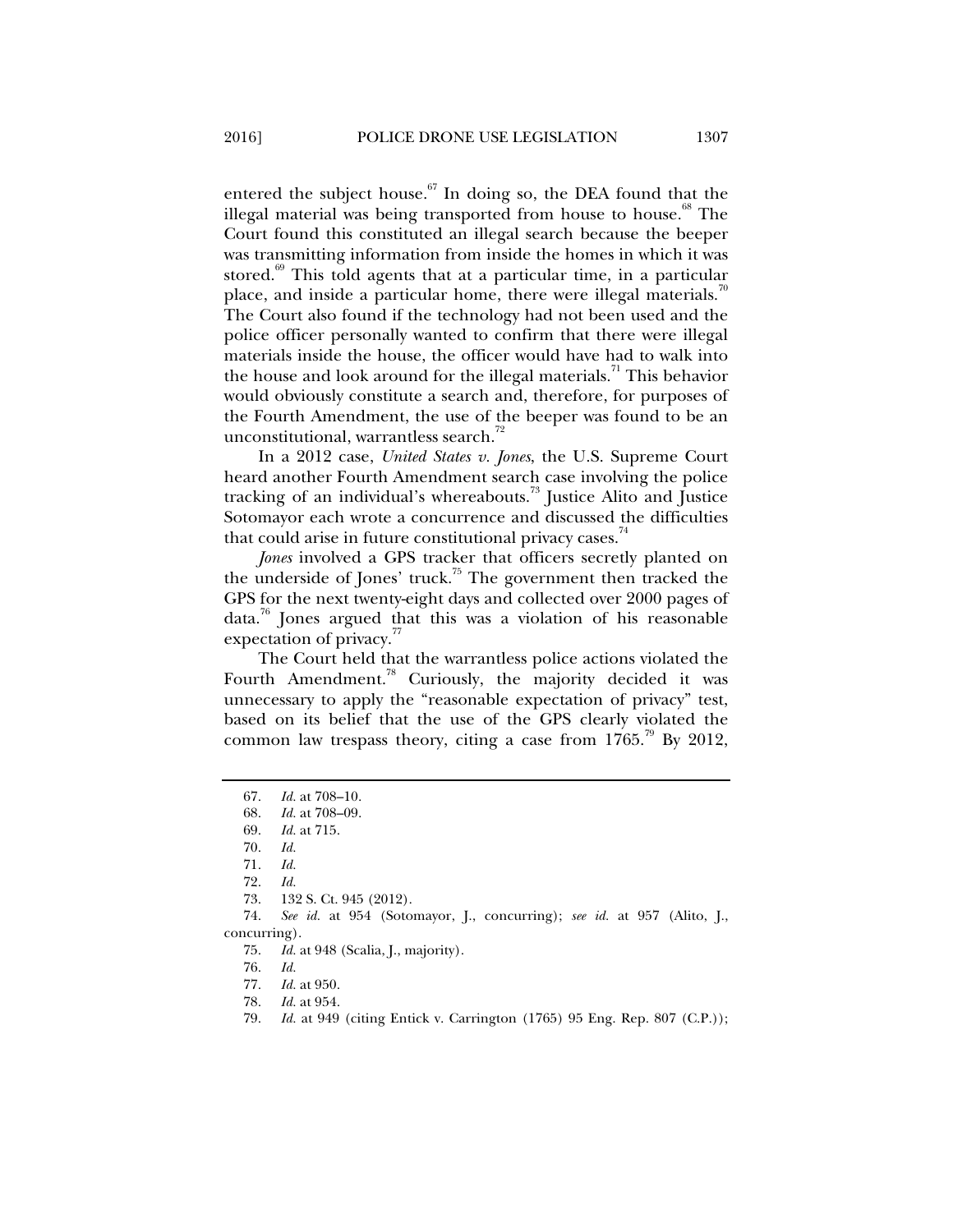many scholars believed the trespass theory in constitutional search and seizure analysis disappeared and was completely supplanted by the *Katz* test.<sup>80</sup> The majority added an element to the test used for determining whether a search has occurred: if the government physically trespasses on a citizen's private property, then there is automatically a search, but if the government does not physically trespass, then the "reasonable expectation of privacy" analysis follows.<sup>8</sup>

The majority's clarification of the test used to determine whether a search has occurred has proven useful in subsequent cases.<sup>82</sup> However, the real takeaway from this case is in the concurring opinions of Justice Sotomayor and Justice Alito.

Justice Sotomayor laid out two major concerns with the use of GPS technology: (1) the wealth and breadth of information that can be collected; and  $(2)$  its relatively cheap cost.<sup>83</sup> "GPS monitoring generates a precise, comprehensive record of a person's public movements that reflects a wealth of detail about her familial, political, professional, religious, and sexual associations."84 Justice Sotomayor explained that most of the trips one takes—using public thoroughfares—are innocent enough;

*see also* Y. Douglas Yang, *Big Brother's Grown Wings: The Domestic Proliferation of Drone Surveillance and the Law's Response*, 23 B.U. PUB. INT. L.J. 343, 356–57 (2014) (stating the holding in *Jones* "expanded Fourth Amendment protections, but also obfuscated the Fourth Amendment standard that courts should apply").

 <sup>80.</sup> *See, e.g.*, Shane Crotty, *The Aerial Dragnet: A Drone-ing Need for Fourth Amendment Change*, 49 VAL. U. L. REV. 219, 248–49 (2014) (stating the *Jones* opinion "muddied the Fourth Amendment waters" and "convoluted the issue" of Fourth Amendment privacy protection); Yang, *supra* note 79, at 357 ("As opposed to clarifying the standard the government should follow in surveillance procedures, the Jones majority's revival of Olmstead's physicality requirement created a split in the Supreme Court about whether Katz's 'reasonable expectation of privacy' test applied exclusively in government surveillance cases, or whether Katz merely supplemented an Olmstead-based physical invasion approach.").

 <sup>81.</sup> *See Jones*, 132 S. Ct. at 949–52.

 <sup>82.</sup> *See, e.g.*, ACLU v. Clapper, 785 F.3d 787, 823–25 (2d Cir. 2015) (using the test laid out in *Jones* to analyze the NSA's secret telephone metadata program); United States v. Baez, 744 F.3d 30, 33–36 (1st Cir. 2014) (describing the difference in search and seizure law before and after *Jones*); United States v. Sparks, 711 F.3d 58 (1st Cir. 2013), *cert. denied*, 134 S. Ct. 204 (2013) (holding that a pre-*Jones* warrantless search using a GPS tracker was exempt from suppression, despite its unconstitutionality, based on the "good-faith" doctrine).

 <sup>83.</sup> *See Jones*, 132 S. Ct. at 955–56 (Sotomayor, J., concurring).

 <sup>84.</sup> *See id.* at 955.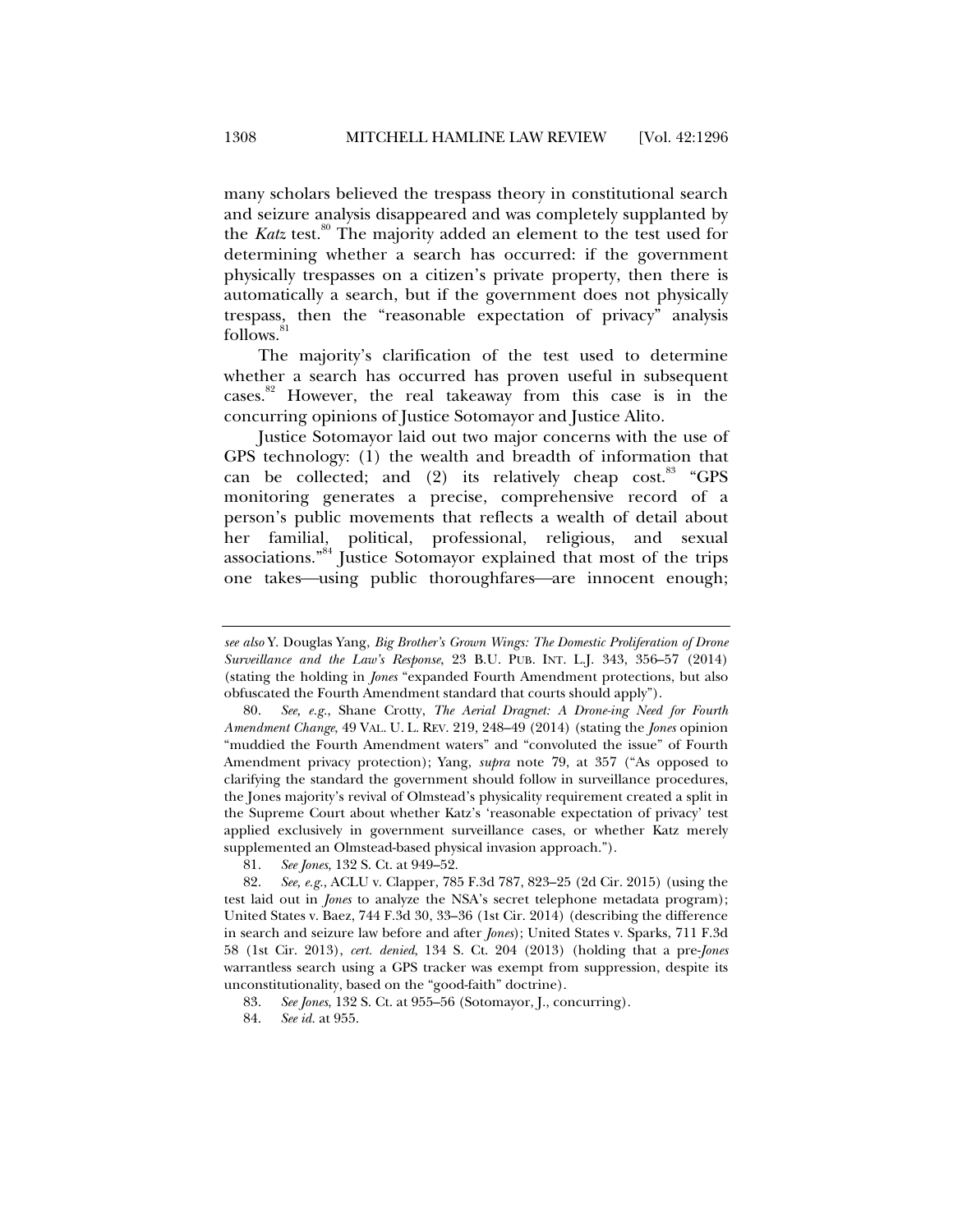however, there are several trips that are not.<sup>85</sup> For example, trips to places such as "the psychiatrist, the plastic surgeon, the abortion clinic, the AIDS treatment center, the strip club, the criminal defense attorney, the by-the-hour motel, the union meeting, the mosque, synagogue or church, [or] the gay bar" provide information that details the private lives of citizens.<sup>86</sup> Justice Sotomayor feared that through the use of GPS monitoring, this information could conceivably be collected and stored in order to gain insight into the ideas and beliefs of individual citizens.<sup>87</sup> The fear of being watched may chill civilian "associational and expressive freedoms."<sup>88</sup>

Consequently, under current constitutional search and seizure law, the government could arguably track a citizen for extended periods of time and record the information collected in a database, without ever obtaining a warrant.<sup>89</sup> That being said, the same argument can be made whether the government is using a GPS tracker, a drone, or a team of police officers. In each case, the biggest restraint on the government is practicability.<sup>90</sup>

 88. *Jones*, 132 S. Ct. at 956 ("The net result is that GPS monitoring—by making available at a relatively low cost such a substantial quantum of intimate information about any person whom the Government, in its unfettered discretion, chooses to track—may 'alter the relationship between citizen and government in a way that is inimical to democratic society.'" (quoting United States v. Cuevas-Perez, 640 F.3d 272, 285 (7th Cir. 2011) (Flaum, J., concurring))).

 <sup>85.</sup> *Id.*

 <sup>86.</sup> *Id.* (quoting People v. Weaver*,* 909 N.E.2d 1195, 1199 (N.Y. 2009)).

 <sup>87.</sup> *Id.* at 966; *see also* Neil M. Richards, *The Dangers of Surveillance*, 126 HARV. L. REV. 1934, 1956 (2013) ("That information gives the watcher increased power over the watched that can be used to persuade, influence, or otherwise control them, even if they do not know they are being watched or persuaded.").

 <sup>89.</sup> *See* Jonathan Olivito, *Beyond the Fourth Amendment: Limiting Drone Surveillance Through the Constitutional Right to Informational Privacy*, 74 OHIO ST. L.J. 669, 701 (2013) ("Drones can operate clandestinely over a broad area for extended periods of time, making them ideal surveillance tools. Operators can easily equip drones with high-resolution cameras, sensors, and video analysis programs. With current electronic storage systems, any information collected by drones—including photographs, videos, and sensory data—can be stored indefinitely for subsequent aggregation, analysis, and distribution. Whether government drone operators collect information intentionally or unwittingly, the result is equally disquieting: substantial amounts of personal information could be collected and stored through drone surveillance of public areas." (citation omitted)).

 <sup>90.</sup> *See Jones,* 132 S. Ct. at 963–64 (Alito, J., concurring).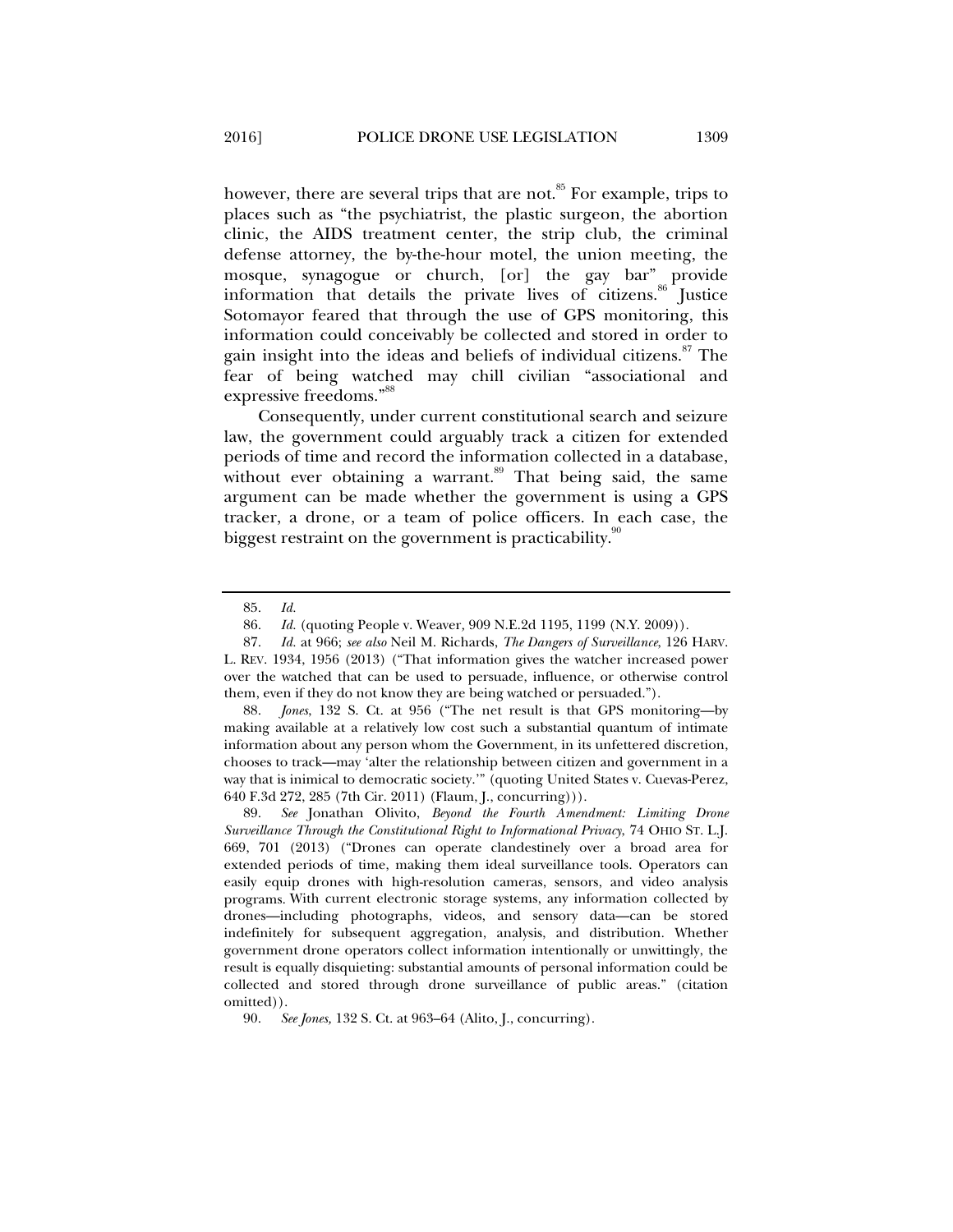Justice Sotomayor also points out that GPS technology is comparably cheaper than other surveillance tactics, such as a rotating team of agents trained in advanced surveillance.<sup>91</sup> Because GPS technology is cheaper, there is less of a constraint on the government to use such tactics. $92$  If a certain technology allows warrantless searches to occur in certain areas more frequently, then that technology has expanded the scope of information that the government can collect from its citizens.<sup>93</sup> Justice Sotomayor suggests that this expansion in scope might alter society's reasonable expectation of privacy in public places. For example, one might not expect a trip to the grocery store to be private, but one would most likely feel that their privacy was violated if the government knew every single trip they took over a period of two months.

Justice Alito, citing historical legal responses to advances in technology, observed in some cases that the best way to deal with developing technology that intrudes on privacy in new ways is to enact legislation.<sup>95</sup> New legislation was used to handle the developing technology of wiretapping.<sup>96</sup> Congress did not wish to leave the complex issue of wiretapping to a slowly developing system of common law.<sup>97</sup> Therefore, it passed 18 U.S.C. §§ 2510 through 2522, which from that point on was the primary means governing wiretapping cases.<sup>98</sup> Justice Alito stated, "A legislative body is well situated to gauge changing public attitudes, to draw detailed lines, and to balance privacy and public safety in a comprehensive way."<sup>99</sup>

 <sup>91.</sup> *Id.* at 956 (Sotomayor, J., concurring).

 <sup>92.</sup> *Id.*

 <sup>93.</sup> *Id.*

 <sup>94.</sup> *Id.*; *see also* Stern & Rubekeil, *supra* note 29, at 8 ("Under Kyllo, the Fourth Amendment may protect the citizenry from warrantless searches for the time being, due to the relatively low usage of drones and society's expectation that drones will not violate its privacy . . . . However, if the appearance of drones hovering in the sky becomes commonplace rather than novelty, and subsequently society becomes desensitized to seeing drones floating over the backyard or the football field, then a search by drone might cease to interfere with the reasonable expectation of privacy.").

 <sup>95.</sup> *Jones,* 132 S. Ct. at 962 (Alito, J., concurring).

 <sup>96.</sup> *Id.* at 962–63.

 <sup>97.</sup> *Id.* at 963.

 <sup>98.</sup> *Id.*; 18 U.S.C. §§ 2510–2522 (2013).

 <sup>99.</sup> *Jones,* 132 S. Ct. at 964 (Alito, J., concurring).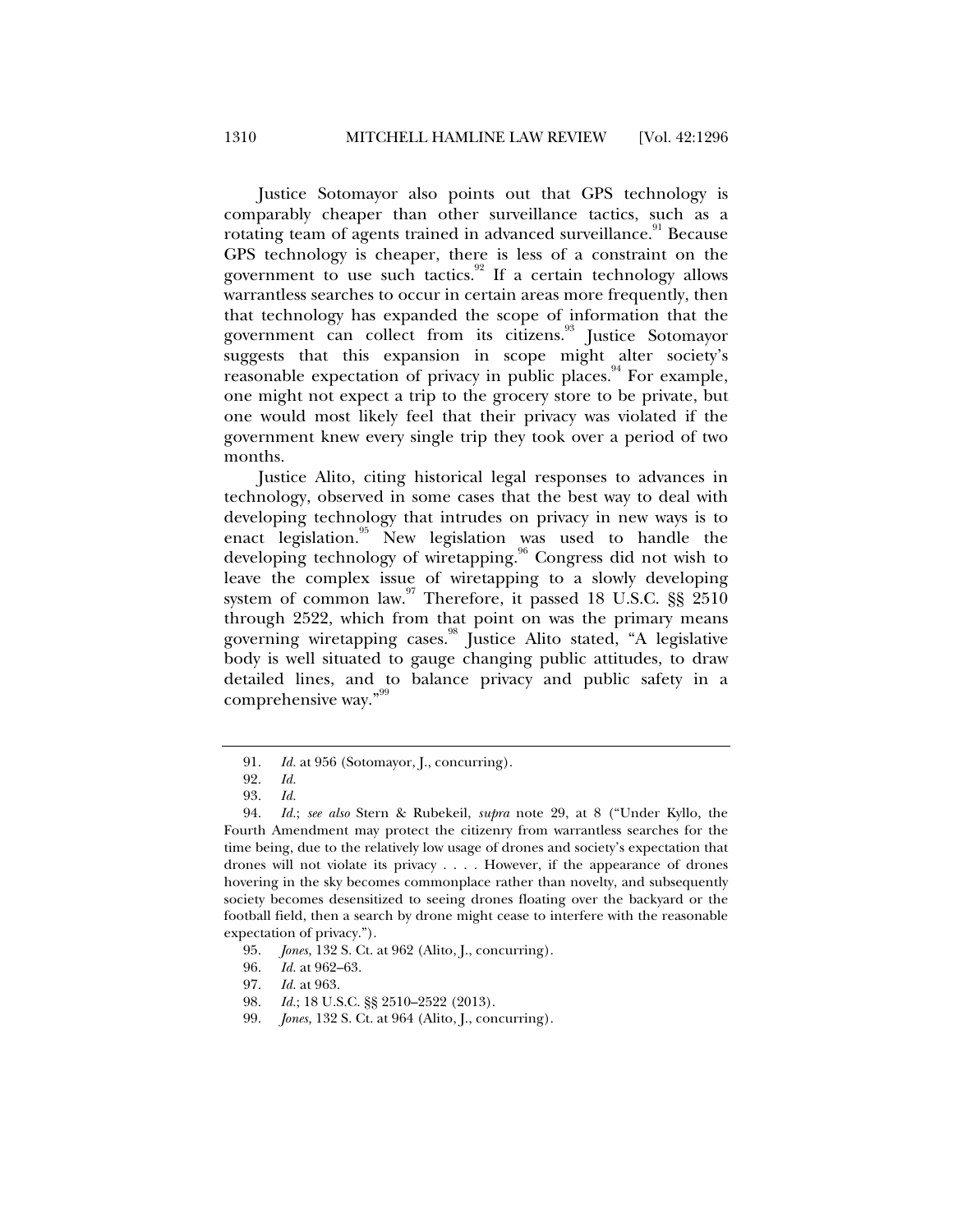*Jones* also brought up a topic that had not been covered by previous privacy law cases: whether there is a certain point in time where warrantless tracking of a civilian can change from constitutional to unconstitutional.<sup>100</sup> That is, is there a length of time where perfectly legal warrantless tracking crosses over the line into a search which intrudes upon society's reasonable expectation of privacy?<sup>101</sup> Again, the government tracked every single movement of Jones' vehicle for four weeks.<sup>102</sup> Unfortunately, these questions were discussed by Justice Alito, but not answered in any meaningful way.<sup>103</sup> These questions will arguably be raised in future cases of police drone use, but as of now, the U.S. Supreme Court has no clear answer.

#### *2. Police Aerial Surveillance*

Drones are new to the world of law enforcement, but aerial surveillance is not.<sup>104</sup> Police officers have used airplanes and helicopters for surveillance as aircraft have become more popular in modern society.<sup>105</sup> The cases involving aircraft demonstrate the idea that the prevalence of specific aircraft being used in society has an influence over the extent that police are allowed to use those aircraft for surveillance.

*California v. Ciraolo* was the Supreme Court's first case in which it had to apply the reasonable expectation of privacy test to aerial surveillance.<sup>106</sup> In *Ciraolo*, police received an anonymous tip that an individual was growing marijuana in his yard. $107$  Officers arrived at the house but were unable to see anything due to a fence that completely enclosed the yard.108 One perseverant police officer chartered a private plane and flew over the suspect's house.<sup>109</sup> In

 <sup>100.</sup> *See id*. (explaining the amount of time where tracking might become a search).

 <sup>101.</sup> *See id.*

 <sup>102.</sup> *Id.* at 946 (Scalia, J., majority).

 <sup>103.</sup> *Id.* at 964 (Alito, J., concurring).

 <sup>104.</sup> Gregory McNeal, *Drones and Aerial Surveillance: Considerations for Legislators*, BROOKINGS (Nov. 2014), http://www.brookings.edu/research/reports2 /2014/11/drones-and-aerial-surveillance.

 <sup>105.</sup> *Id.*

 <sup>106.</sup> California v. Ciraolo, 476 U.S. 207, 207 (1986).

 <sup>107.</sup> *Id.* at 209.

 <sup>108.</sup> *Id.*

 <sup>109.</sup> *Id.*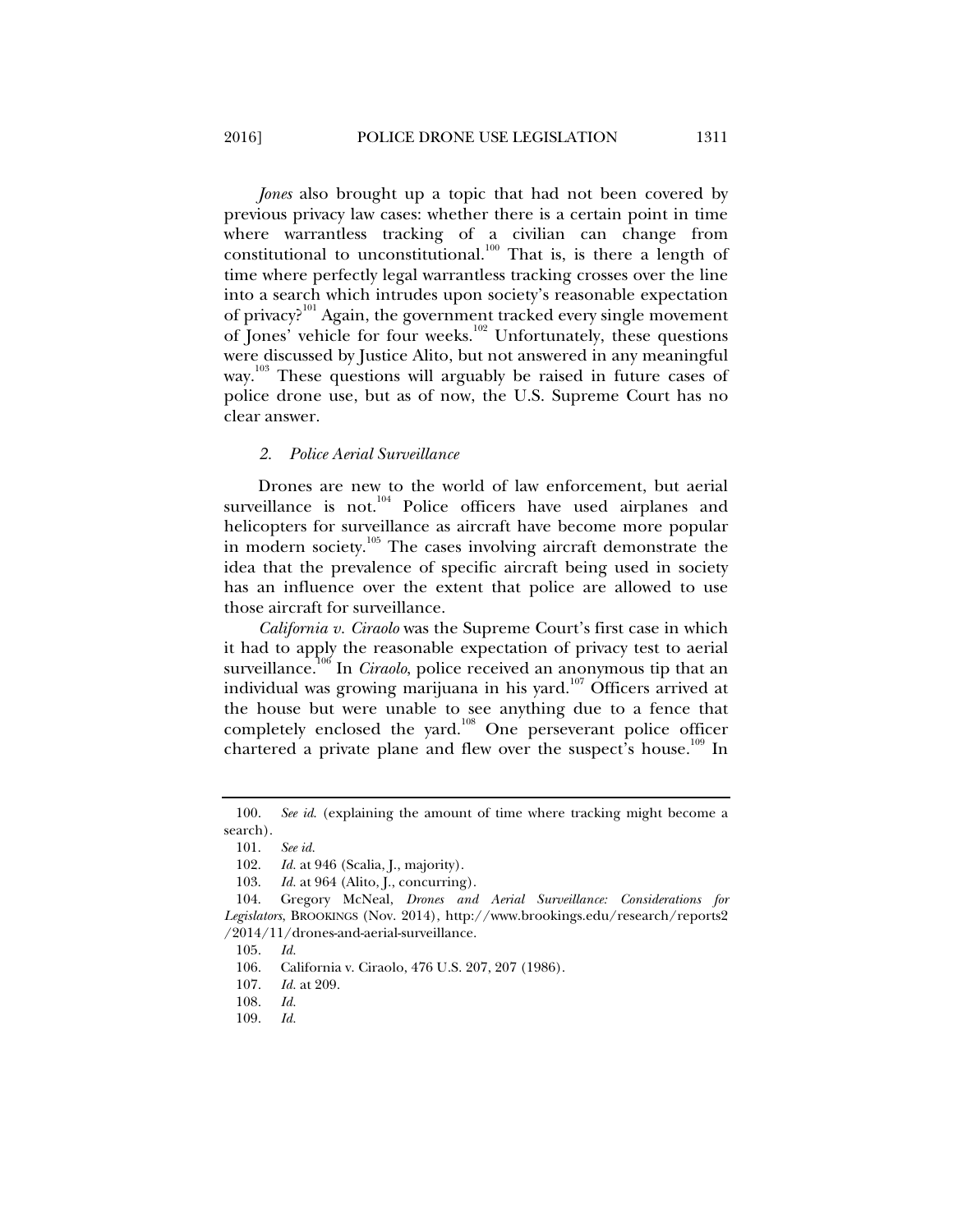this flyover, approximately 1000 feet in the air, the officer was able to see marijuana plants in the yard and used this information to obtain a search warrant.<sup>110</sup>

The majority in *Ciraolo* suggests it was of crucial importance that the officer was flying within public navigable airspace, as defined by the FAA.<sup>111</sup> This is important because it suggests any individual flying in a commercial airliner or private airplane could peer out of an airline window and see the world below, including the marijuana plants at issue in *Ciraolo*. 112 The majority opined that if any member of the public could look out of a plane and see into the yard, there was no reasonable expectation of privacy in that yard.<sup>113</sup> Chief Justice Berger stated that "[i]n an age where private and commercial flight in the public airways is routine, it is unreasonable for respondent to expect that his marijuana plants were constitutionally protected from being observed with the naked eye from an altitude of 1,000 feet."<sup>114</sup> This assertion suggests that, as private drone use becomes more popular, an individual's reasonable expectation of privacy might be reduced.<sup>115</sup>

The dissent argued that the majority's decision moved away from the original intention of the Fourth Amendment—to ensure citizens "dwell in reasonable security and freedom from surveillance."<sup>116</sup> Justice Powell analyzed the case by considering the actions law enforcement would have had to take in the absence of technology.<sup>117</sup> If the officer had not chartered a private plane to peer into the yard, he would have had to climb the fence or use a ladder to peer over it—which arguably would have been an

 <sup>110.</sup> *Id.*

 <sup>111.</sup> *Id.* at 213.

 <sup>112.</sup> *Id.* at 213–14.

 <sup>113.</sup> *Id.* at 214.

 <sup>114.</sup> *Id.* at 215.

 <sup>115.</sup> *See* Koerner, *supra* note 1, at 1154 ("The government often employs new instruments to investigate and prosecute criminals. Likewise, criminals often employ new instruments to commit crimes and to evade police detection or capture. Ordinary citizens, however, may employ many of these same instruments to accommodate their everyday conveniences and necessities. According to Professor Orin Kerr, this complex dynamic has contributed to the numerous exceptions and seemingly divergent holdings of Fourth Amendment precedent.").

 <sup>116.</sup> *Ciraolo*, 476 U.S. at 217 (Powell, J., dissenting) (quoting Johnson v. United States*,* 333 U.S. 10, 14 (1948)).

 <sup>117.</sup> *Id.* at 222.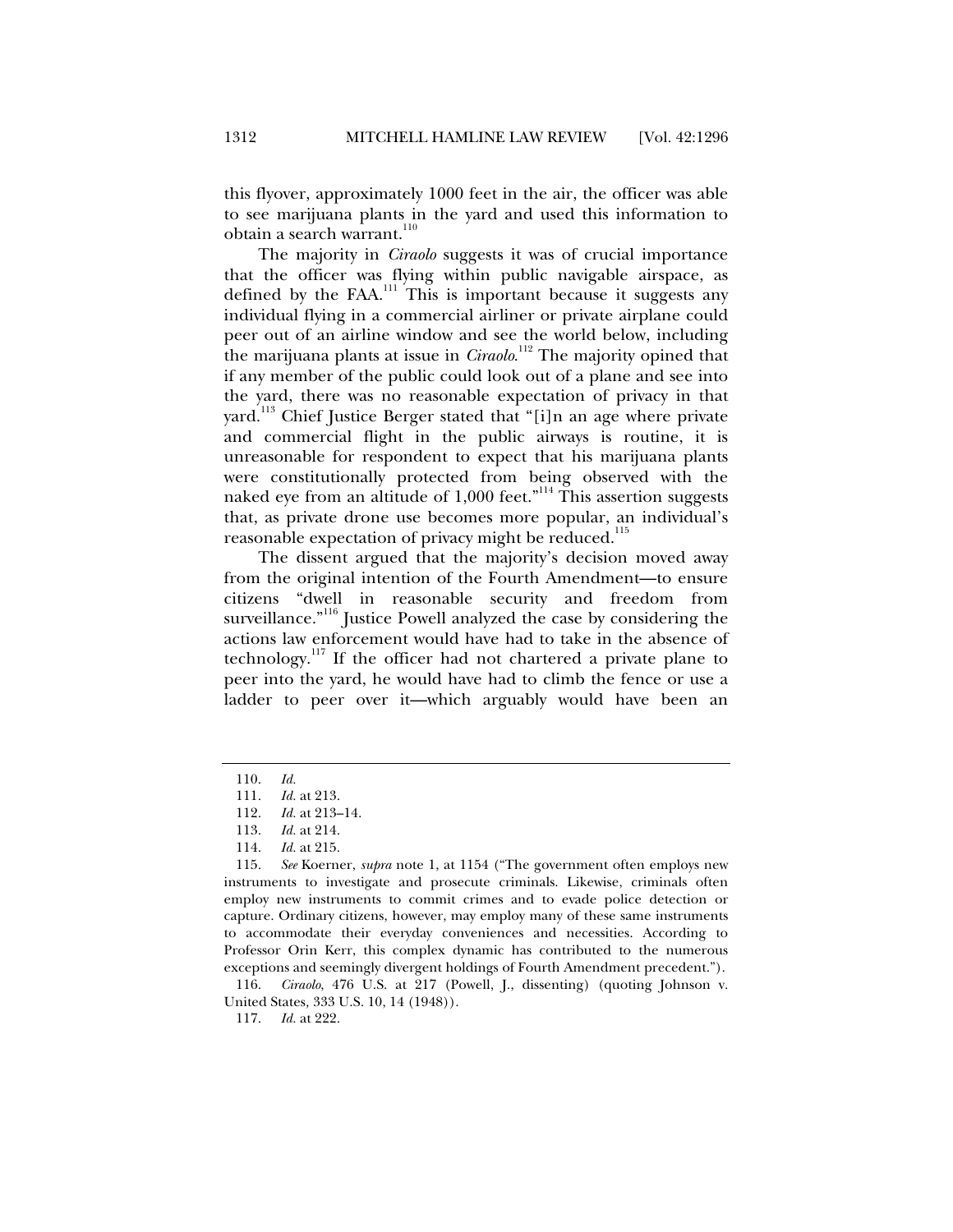unreasonable search.<sup>118</sup> The dissent challenged the majority's reliance on the absence of physical trespass because the manner of surveillance is not a relevant component of an analysis under *Katz*. 119

The holding in *Ciraolo* was then applied in *Florida v. Riley*.<sup>120</sup> In *Riley,* the Supreme Court confronted a fact pattern very similar to that of *Ciraolo*. 121 The distinguishing factor in *Riley* was the much lower altitude of 400 feet at which the police flew over the suspect's property.<sup>122</sup> The Court again pointed to the fact that public usage of the airspace approximately 500 feet above the ground is allowed under the FAA guidelines and is a common occurrence.<sup>123</sup> Mr. Riley had a greenhouse in his backyard with two of its rooftop panels missing, thus exposing the contents of the greenhouse to any member of the public who might be flying above it. $124$  Since Mr. Riley had exposed this information to the public, he could not have had a reasonable expectation of privacy in the contents of his greenhouse.<sup>125</sup>

Justice Brennan provided another dissent showing a significant amount of concern for possible privacy violations in the future.<sup>126</sup> Justice Brennan's disagreement with the majority can be summed up succinctly in his own words, "I cannot agree that one 'knowingly exposes [an area] to the public' solely because a helicopter may legally fly above it."<sup>127</sup> The dissent pointed out that the majority's holding would seem to allow any police invasion of privacy as long as a "single member of the public could conceivably position herself to see into the area in question without doing anything

 <sup>118.</sup> *Id.*

 <sup>119.</sup> *Id.* at 223 ("Reliance on the *manner* of surveillance is directly contrary to the standard of *Katz*, which identifies a constitutionally protected privacy right by focusing on the interests of the individual and of a free society.").

 <sup>120. 488</sup> U.S. 445, 449 (1989).

 <sup>121.</sup> *Compare Ciraolo*, 476 U.S. 207 (involving police surveillance in a fixed wing aircraft of a suspect's curtilage), *with* Florida v. Riley, 488 U.S. 445 (1989) (involving police surveillance in a helicopter of a suspect's curtilage).

 <sup>122.</sup> *Riley*, 488 U.S. at 448.

 <sup>123.</sup> *Id.* at 450.

 <sup>124.</sup> *Id.* 

 <sup>125.</sup> *Id.* at 450–51.

 <sup>126.</sup> *See id.* at 456–67 (Brennan, J., dissenting) ("I find considerable cause for concern in the fact that a plurality of four justices would remove virtually all constitutional barriers to police surveillance from the vantage point of helicopters.").

 <sup>127.</sup> *Id.* at 457.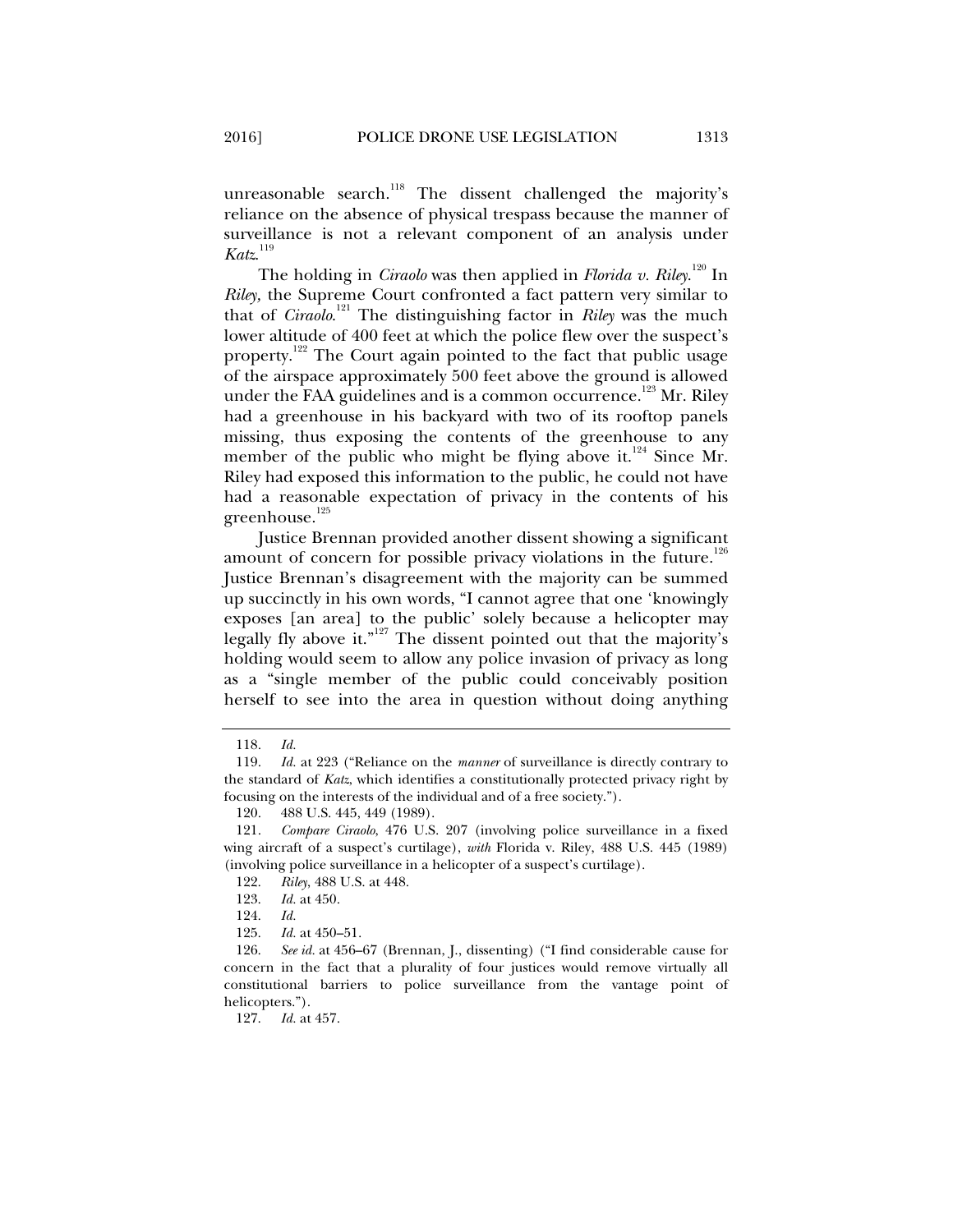illegal."128 Thus, the majority's analysis moved away from the *Katz* reasonable expectation of privacy test and into a test of whether it was possible for the public to see the illegal behavior in question.<sup>129</sup>

The holding in *Riley* is crucial for analyzing drone cases because the judgement of the Court seems to suggest if a police aerial vehicle—such as a drone—is in an area in which the public could conceivably and legally be, then it is not a search, no matter what the aerial vehicle happens to see.<sup>130</sup> The recently released FAA guidelines for unmanned aerial systems sets the acceptable drone elevation at up to 500 feet.<sup>131</sup> The Court's expansive view on aerial surveillance has been dialed back slightly with subsequent case law; however, based on this holding, it would appear that the Constitution would allow for police drones, flying 500 feet above the ground, to observe and record anything and everything below without being considered a search. Justice Brennan provided a strikingly appropriate hypothetical of a futuristic version of a helicopter that can hover just above an enclosed courtyard or a patio: "Suppose the police employed this miraculous tool to discover not only what crops people were growing in their greenhouses, but also what books they were reading and who their dinner guests were."<sup>132</sup> Justice Brennan predicted the fears society has today regarding drone use; however, under the majority's understanding of privacy and search law, such use of a drone would not be considered a search and would therefore not require a warrant.<sup>133</sup>

*Kyllo* and *Riley* both considered how common the vehicle with which the police conducted their surveillance was in everyday life. $134$ In this day and age, drones are not as commonplace as planes or

 <sup>128.</sup> *Id.* 

 <sup>129.</sup> *Id.* at 460.

 <sup>130.</sup> Sheehan, *supra* note 49, at 280 ("This is especially problematic because the current COAs allow public UAVs to fly under this [500 foot] limit while still complying with the regulations in the FAA Modernization and Reform Act.").

 <sup>131.</sup> Press Release, Fed. Aviation Admin., DOT and FAA Propose New Rules for Small Unmanned Aircraft Systems (Feb. 15, 2015), https://www.faa.gov/news /press\_releases/news\_story.cfm?newsId=18295; *see Fact Sheet—Unmanned Aerial Systems (UAS)*, FED. AVIATION ADMIN. (Feb. 15, 2015), https://www.faa.gov/news /fact\_sheets/news\_story.cfm?newsId=18297 (describing the FAA's incremental approach to safe UAS integration into the nation's airspace).

 <sup>132.</sup> *Riley*, 488 U.S. at 462 (Brennan, J., dissenting).

 <sup>133.</sup> *See id.* at 450 (majority opinion).

 <sup>134.</sup> *Id.* at 458; California v. Ciraolo, 476 U.S. 207, 215 (1986).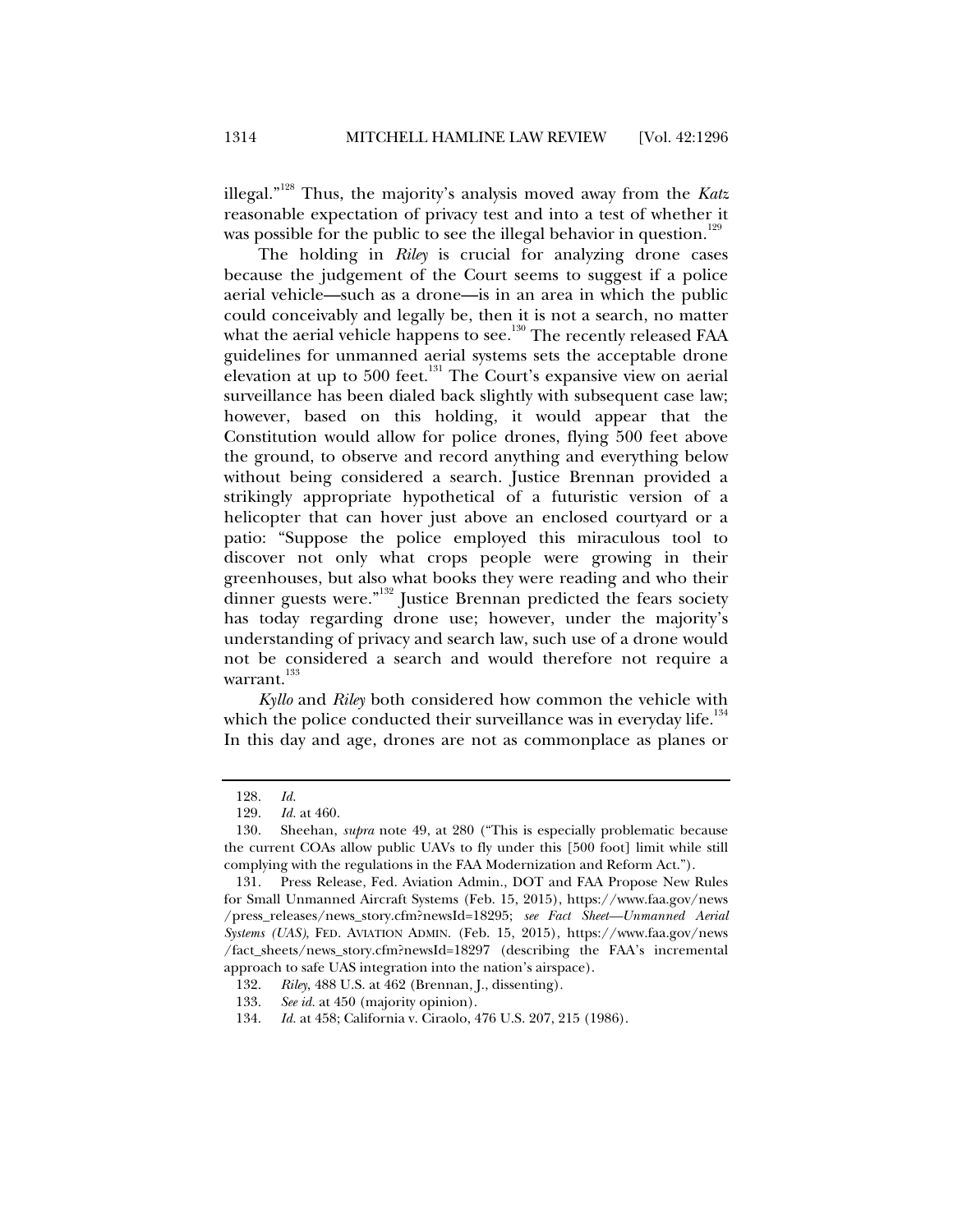helicopters, which means that their use for surveillance purposes could be more likely to constitute a search based on society's objective reasonable expectation of privacy from drones.<sup>135</sup> Some scholars predict that this could change over time: "[I]f the appearance of drones hovering in the sky becomes commonplace rather than novelty, and subsequently society becomes desensitized to seeing drones floating over the backyard or the football field, then a search by drone might cease to interfere with the reasonable expectation of privacy."<sup>136</sup>

The Court has only slightly scaled back its view on aerial surveillance. In *Dow Chemical Co. v. United States*, the EPA hired a professional photographer to fly above the business complex of Dow Chemical Company and take pictures of the 2000 acres of land.<sup>137</sup> The Court maintained its prior reasoning and ruled that this was not a search.138 However, it expressly stated that if the photographer had been using some type of advanced technology that could "pierce" the walls of the complex and either see or hear into the buildings, there would likely be a search.<sup>139</sup> Justice Powell was greatly concerned by the Court's decision to base whether a search had occurred upon the manner of technology used.<sup>140</sup> As Justice Brennan opined, "Such an inquiry will not protect Fourth Amendment rights, but rather will permit their gradual decay as technology advances."<sup>141</sup> This explanation focuses on the fact that as technology advances, the law will simply fall behind. The holding in *Dow Chemical* likely limits the extent to which drones can use features such as enhanced microphones, thermal imaging, and other tools that would "pierce" the walls of a private home or business.<sup>142</sup>

Applying Supreme Court case law up to this point in time suggests that police will arguably have very few limitations on drone use. Police cannot use drones in a way that physically trespasses on

 <sup>135.</sup> Stern & Rubekeil, *supra* note 29, at 8.

 <sup>136.</sup> *Id.*

 <sup>137. 476</sup> U.S. 227, 229 (1986).

 <sup>138.</sup> *Id.* at 239.

 <sup>139.</sup> *Id.* at 238.

<sup>140.</sup> *Id.* at 240 (Powell, J., concurring in part, dissenting in part).

 <sup>141.</sup> *Id.*

 <sup>142.</sup> *See* Taly Matiteyahu, *Drone Regulations and Fourth Amendment Rights: The Interaction of State Drone Statutes and the Reasonable Expectation of Privacy*, 48 COLUM. J.L. & SOC. PROBS. 265, 296 (2015).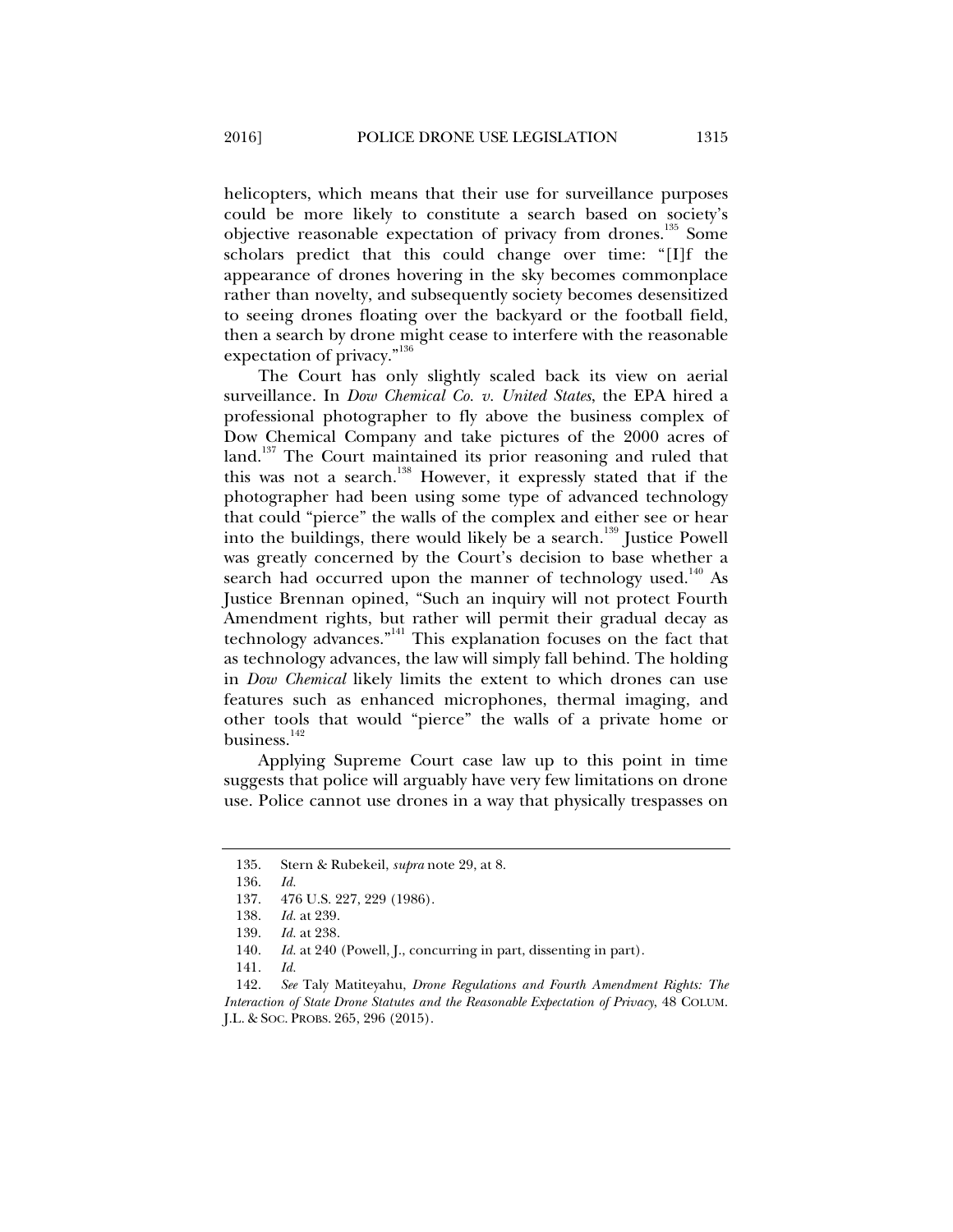one's home.<sup>143</sup> Police cannot use advanced technology that would allow them to see or hear anything inside of one's home.<sup>144</sup> However, case law shows that police *can* conduct aerial surveillance if they are at an altitude approved by the FAA.145 Moreover, it is not clear how long a drone can continuously survey an individual before requiring a warrant. One could argue that it would be constitutional for the police, without a warrant, to use a drone to survey an individual anytime he or she entered a public thoroughfare or to investigate the curtilage of a suspect's home.<sup>146</sup> This patchwork assortment of law is particularly concerning in the drone context because drones can simply be manufactured or adjusted in ways that make them more invasive, but still within the minimal boundaries set forth by the Supreme Court's Fourth Amendment jurisprudence.<sup>147</sup>

#### IV. THE MINNESOTA CONSTITUTION AND DRONE LEGISLATION

The U.S. Constitution does not limit the protection provided by state constitutions to the citizens of that state.<sup>148</sup> This system of judicial federalism mandates only that the state constitution provide at least what the U.S. Constitution requires.<sup>149</sup> Minnesota is

 <sup>143.</sup> *See* United States v. Jones, 132 S. Ct. 945, 962 (2012).

 <sup>144.</sup> *See Dow Chemical Co.*, 476 U.S. at 237–38.

 <sup>145.</sup> Sheehan, *supra* note 49, at 281 ("Due to the overwhelming amount of Supreme Court precedent interpreting the Katz test and the lack of information provided by the FAA, any case involving UAV warrantless surveillance which complies with the established FAA regulations would most likely be upheld by the Supreme Court.").

 <sup>146.</sup> Andrea Lance, *Back to the Future of Your Privacy Rights:* U.S. v. Jones, 95 MASS. L. REV. 214, 216 (2013) (mentioning the lack of authority regarding longterm surveillance).

 <sup>147.</sup> Koerner, *supra* note 1, at 1154 ("The government can navigate the various doctrinal loopholes by altering the designs and capabilities of drones, the location and flight paths of drones, the means of acquiring information, and the types of information acquired. In effect, drones implicate the most factually diverse aspects of an already diverse and unpredictable jurisprudence.").

 <sup>148.</sup> *See* Michigan v. Long, 463 U.S. 1032, 1041 (1983); *see also* Pruneyard Shopping Ctr. v. Robins, 447 U.S. 74, 80–81 (1980). *But see* Benton v. Maryland, 395 U.S. 784, 795 (1969) ("Once it is decided that a particular Bill of Rights guarantee is 'fundamental to the American scheme of justice,' . . . the same constitutional standards apply against both the State and Federal Governments." (quoting Duncan v. Louisiana, 391 U.S. 145, 149 (1968))).

 <sup>149.</sup> *See* William J. Brennan, Jr., *State Constitutions and the Protection of Individual Rights,* 90 HARV. L. REV. 489, 491 (1977).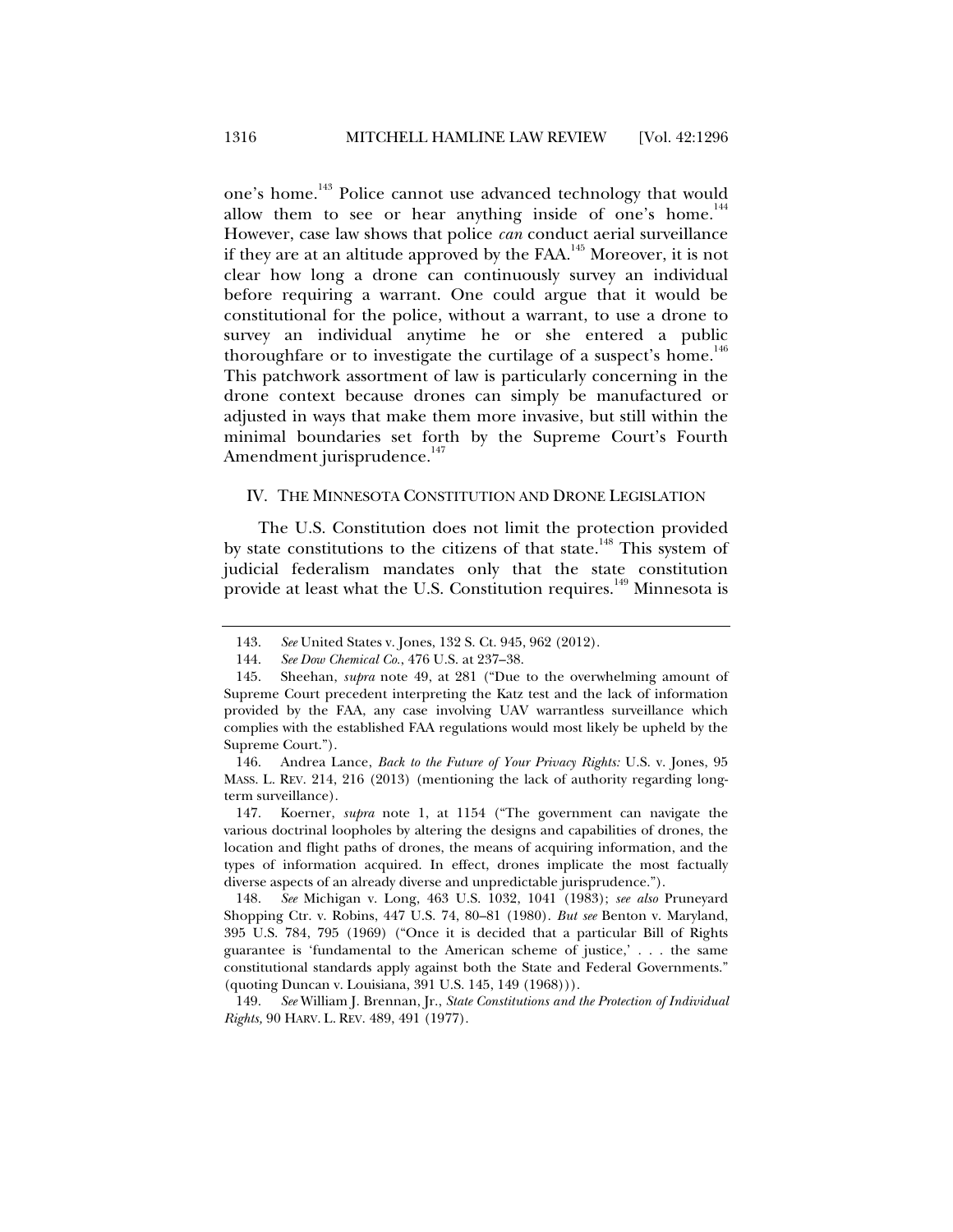among the majority of states that generally adheres to the principle of uniformity.<sup>150</sup> In adherence with this general principle, Minnesota has yet to adopt a stance on aerial surveillance that provides more protection than that of the U.S. Constitution.<sup>151</sup>

Since Minnesota courts remain in uniformity with the U.S. Constitution in terms of privacy rights and aerial surveillance, the same questions involving police drone use remain unanswered. As Justice Alito pointed out in *Jones*, when the courts remain silent on an issue, it can be useful to turn to the legislature.<sup>152</sup> Unfortunately, the Minnesota legislature also remains silent on the issue. In 2013 and early 2014, two Minnesota Senate bills and one Minnesota House bill were introduced and sent to committee.<sup>153</sup> These bills died in committee due to an inability to garner the support needed to become law.<sup>154</sup>

These three bills represent two different theories of drone legislation. Both HF  $1994^{155}$  and SF  $2037^{156}$  proposed a blanket warrant requirement over all drone use, with a few exceptions: if the drone is used to counter a high risk of a terrorist attack, if police receive a warrant to use the drone, if the drone would be used to prevent imminent danger to life or to catch a fleeing suspect, and if the drone was needed to prevent the loss of life or property in natural or manmade disasters.<sup>1</sup>

 <sup>150.</sup> Kahn v. Griffin, 701 N.W.2d 815, 824 (Minn. 2005); *see also* Minn. Energy & Econ. Dev. Auth. v. Printy, 351 N.W.2d 319, 351–52 (Minn. 1984) (holding that Minnesota seeks uniformity between state and federal policies to reduce unnecessary confusion).

 <sup>151.</sup> *See* State v. Anderson, 414 N.W.2d 747, 750 (Minn. Ct. App. 1987) ("The fly-over inspections (and aerial photography), if conducted in the public airspace, were also not subject to a reasonable expectation of privacy." (citing California v. Ciraolo*,* 476 U.S. 207 (1986))); *see also* State v. Nolan, 356 N.W.2d 670, 670–71 (Minn. 1984) (holding a search warrant was not required for the sheriff to search defendant's property because the Fourth Amendment does not protect open fields).

 <sup>152.</sup> United States v. Jones, 132 S. Ct. 945, 962 (2012) (Alito, J., concurring).

 <sup>153.</sup> *See* H.R. Res. 612, 88th Leg., Reg. Sess. (Minn. 2013); S. Res. 485, 88th Leg., Reg. Sess. (Minn. 2013).

 <sup>154.</sup> *See* Dan Gunderson, *Drone Bills Appear Grounded This Year in Minnesota Legislature*, MPR NEWS (Apr. 1, 2014), http://www.mprnews.org/story/2014/04 /01/politics/drone-legislation-minnesota.

 <sup>155.</sup> Minn. H.R. Res. 612.

 <sup>156.</sup> Minn. S. Res. 485.

 <sup>157.</sup> *See id.*; Minn. H.R. Res. 612.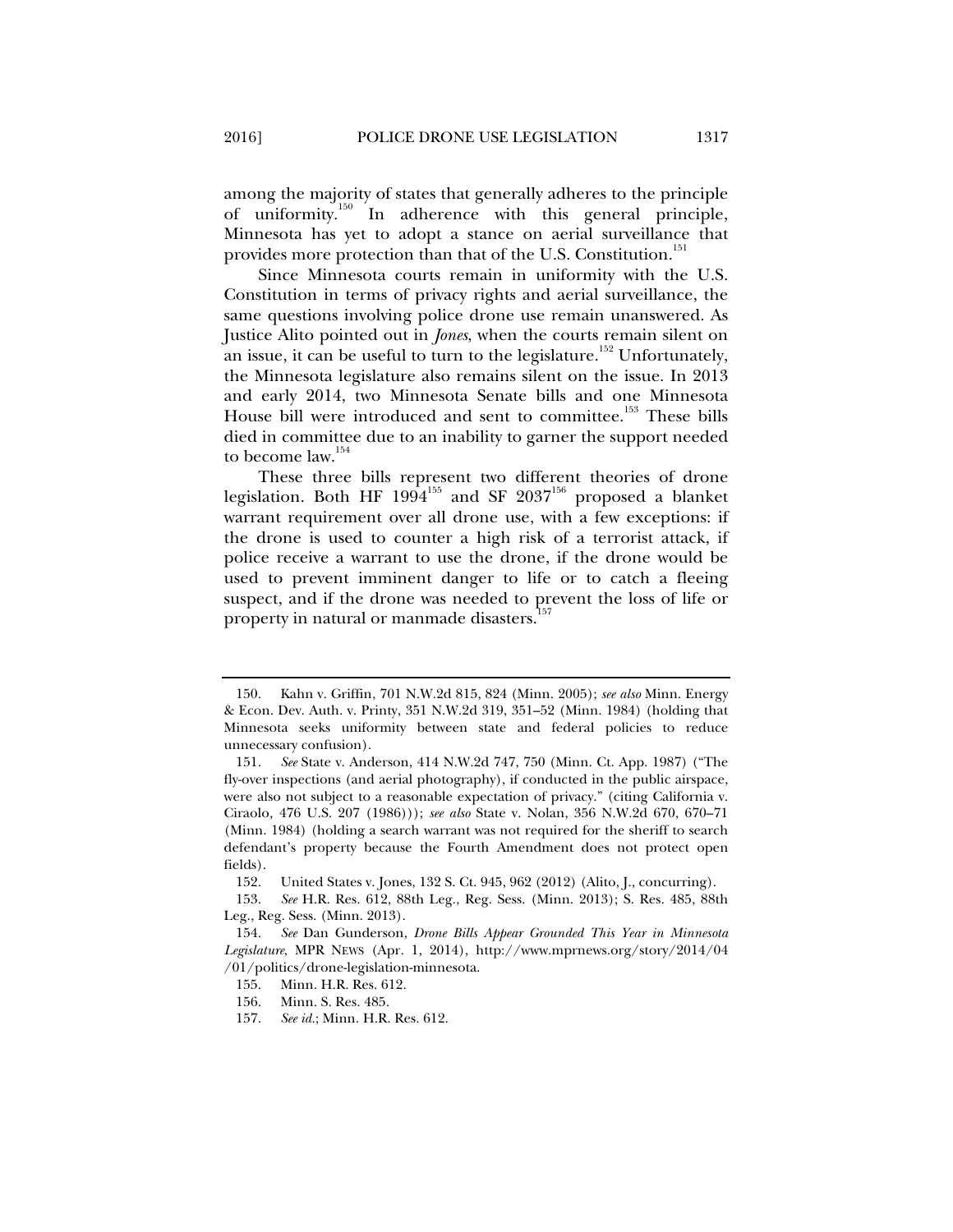The other Minnesota bill, SF 2687, is different in that it laid out a very specific and detailed system for law enforcement's use of drones.158 It also proposed a prohibition on the police drone use without a warrant, making an exception for emergencies that involve an imminent threat to persons or property.159 However, the bill also required police drone use to comply with all FAA guidelines, have a clearly and narrowly defined target, not use facial recognition or other biometric technology without a court order, not be equipped with weapons, only retain limited data, and be accompanied by after-the-fact notice to the targets of drone surveillance.<sup>160</sup> The bill goes even further, requiring all law enforcement agencies to occasionally report drone use statistics to the legislature and on their public websites.<sup>161</sup> Additionally, the bill proposed any judge approving or denying drone surveillance warrants must report those statistics annually to the State Court Administrator.<sup>162</sup>

As mentioned above, none of these three bills made it through committee, and therefore the legislature did not vote on these bills. This likely reflects the fact that domestic drone technology was a very new and emerging technology in 2013. At the time that these bills were in committee, the FAA was developing new rules for the use of drones in American airspace.<sup>163</sup> Legislators arguably did not want to set any hard and fast rules until they knew what kind of boundaries the FAA was going to set.<sup>164</sup> Other legislators, such as Representative John Lesch, felt that this was a missed opportunity for "foot-in-the-door legislation."165 Representative Lesch expressed his concern that this delay in legislation would allow companies that manufacture and distribute drones to lobby against privacy rights: "And then there is the inevitability that when another year passes more and more agencies will decide, 'Hey, I want to use these drones,' and then any privacy legislation gets bogged down in a myriad of interested parties . . . . "<sup>166</sup> These interested parties are

166. *Id.*

 <sup>158.</sup> *See* Minn. S. Res. 485.

 <sup>159.</sup> *Id.* 

 <sup>160.</sup> *Id.* 

 <sup>161.</sup> *Id.*

 <sup>162.</sup> *Id.*

 <sup>163.</sup> *See* Gunderson, *supra* note 154.

 <sup>164.</sup> *See id.*

 <sup>165.</sup> *Id.*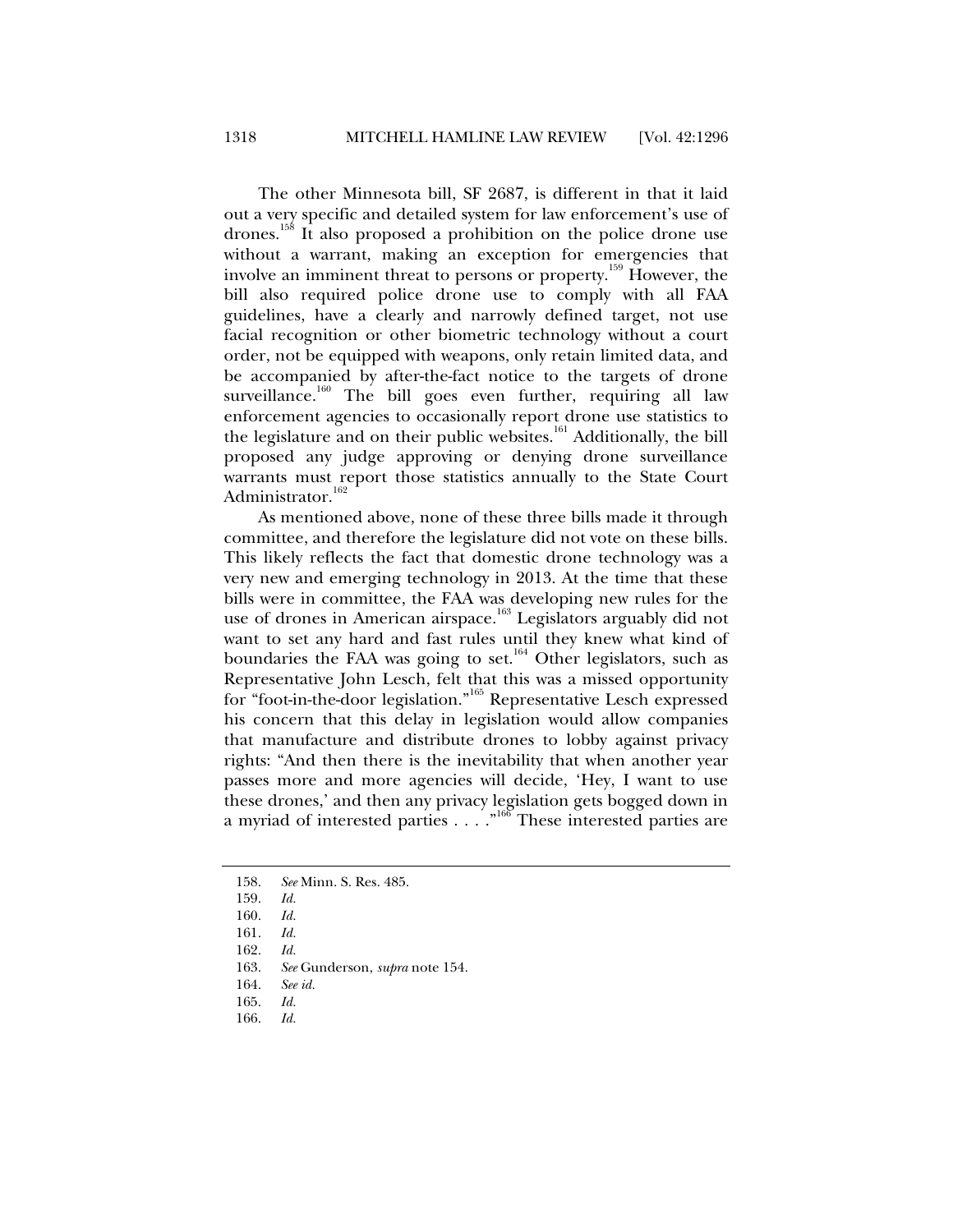certainly active and lobbying to protect their interests;<sup>167</sup> however, this issue is inherently going to bring privacy rights enthusiasts and law enforcement agencies into direct competition.

#### V. EXISTING DRONE LEGISLATION

#### *A. Other State Legislation*

Minnesota is not the only state that has thus far failed to provide guidelines on the use of drones by law enforcement. In 2013 alone, "forty-three states introduced 130 drone-related legislative proposals."168 Despite the high number of states introducing proposals, by April 2014, less than one-third of all states passed legislation restricting and/or regulating domestic drone use.<sup>169</sup> Those states that passed drone-use legislation are prime examples of the variations of drone regulation.

Florida's Freedom from Unwarranted Surveillance Act, originally passed in 2013, represents the more "standard" type of current anti-drone legislation.<sup>170</sup> The Act provides a blanket warrant requirement for any police use of drones, but also lays out a few specific exceptions to the general rule.<sup>171</sup> The exceptions include situations involving a high risk of terrorist attack and situations when police have reasonable suspicion that drones are needed to

 <sup>167.</sup> *See, e.g.*, Sheehan, *supra* note 49, at 276 ("While much pressure on the FAA was exerted by lobbying groups such as the Association for Unmanned Vehicle Systems International, the American Civil Liberties Union (ACLU) attempted to counter this pressure by filing a request under the Freedom of Information Act (FOIA) in 2009 for disclosures and further information on the use of UAVs both in foreign nations and domestically.").

 <sup>168.</sup> Yang, *supra* note 79, at 367 (citing *2013 Unmanned Aircraft Systems (UAS) Legislation*, NAT'L CONF. ST. LEGISLATURES (Apr. 9, 2014), http://www.ncsl.org /research/civil-and-criminal-justice/unmanned-aerial-vehicles.aspx).

 <sup>169.</sup> *Id.*

 <sup>170.</sup> *See* FLA. STAT. ANN. § 934.50 (West, Westlaw through 2015 1st Reg. Sess. and Spec. A Sess. of the Twenty-Fourth Leg.); *see also* OR. REV. STAT. ANN. § 837.335 (West, Westlaw through 2015 Reg. Sess.) (imposing a blanket warrant requirement for the use of drones, but also including various exceptions to the general rule).

 <sup>171.</sup> FLA. STAT. ANN. § 934.50 (Westlaw); *see also* 725 ILL. COMP. STAT. ANN. 167/15 (West, Westlaw through P.A. 99-495 of 2015 Reg. Sess.)*;* N.D. CENT. CODE ANN. §§ 29-29.4-01 to -06 (West, Westlaw through 2015 Reg. Sess.); TENN. CODE ANN. § 39-13-609 (West, Westlaw through 2015 1st Reg. Sess.); TEX. GOV'T CODE ANN. § 423.002 (West, Westlaw through 2015 Reg. Sess.).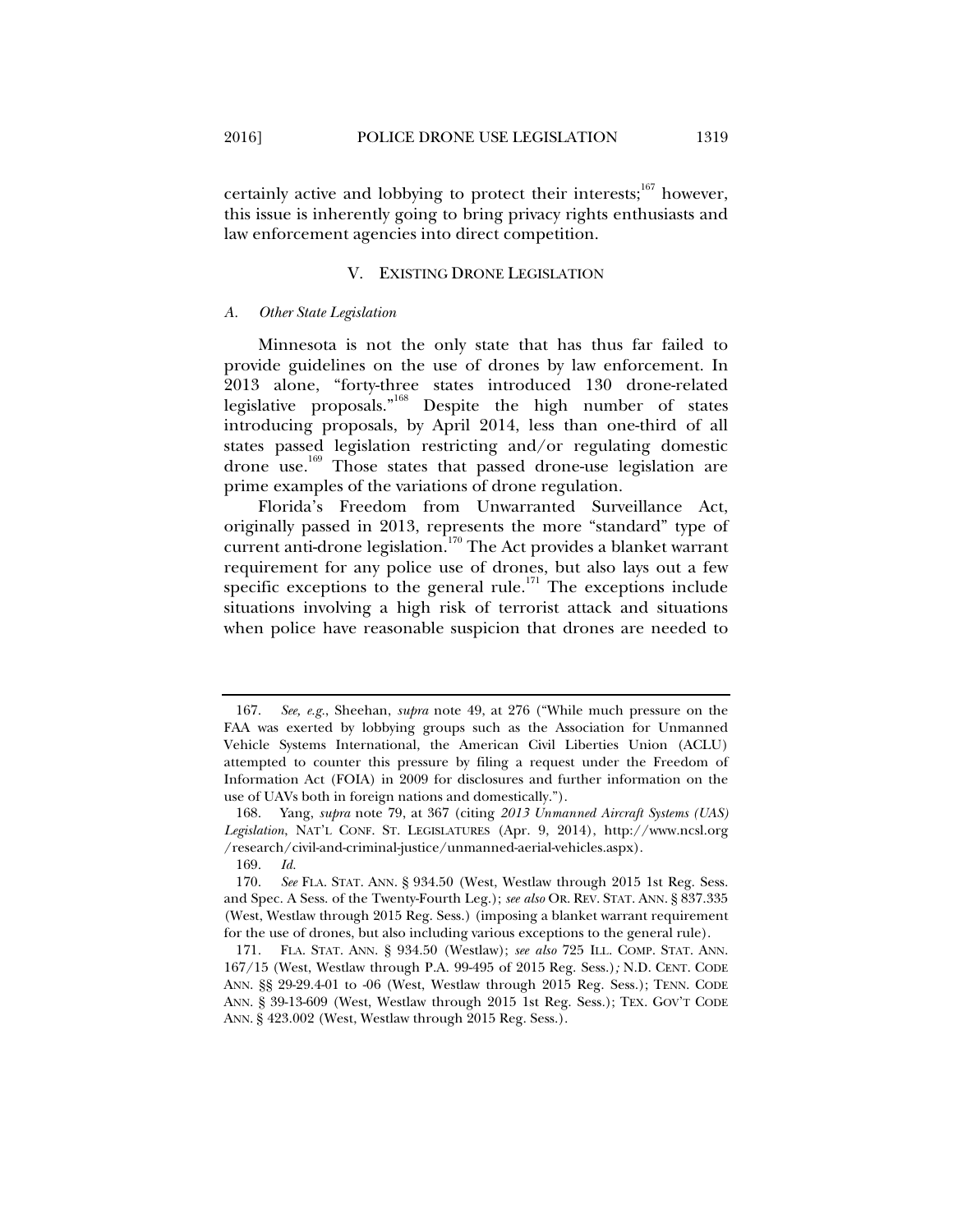prevent imminent loss of life or property, escape of suspects, or destruction of evidence.<sup>172</sup>

A style of legislation distinct from the blanket warrant requirement in Florida is Idaho's restriction on the use of unmanned aircraft systems.<sup>173</sup> That statute categorizes law enforcement's use of drones based on whether the drones target private property or public property.<sup>174</sup> Police drones targeting public property are subject to virtually no legislative restrictions.<sup>175</sup> Law enforcement agencies' only restraint on public property targets is that they cannot photograph or record an individual, without his or her consent, for the purpose of publically disseminating that information.<sup>176</sup> When police drones target private property, they can only be used without a warrant if the private owner consents or if the use is an "emergency response for safety, search and rescue or controlled substance investigations."<sup>177</sup> This categorization of targeting private versus public property reflects the constitutional case law that has developed to limit privacy rights in public areas.

Other states use more amorphous statutory language indicating that their legislatures intend to follow the Supreme Court's interpretation of the Constitution. For example, Wisconsin's Act 213 states that warrantless drone surveillance cannot be used in a criminal investigation "to gather evidence or other information from or at a place or location where an individual has a reasonable expectation of privacy."<sup>178</sup> The Act also expressly states that its privacy protection does not extend to public places.179 Similarly, Montana's drone regulation statute excludes the use of any evidence gathered by a drone unless the police obtained a warrant for the drone or a judicially recognized exception to the warrant requirement was present.<sup>180</sup> This kind of

 <sup>172.</sup> FLA. STAT. ANN. § 934.50, subdiv. 4 (Westlaw).

 <sup>173.</sup> *Compare id.* § 934.50 (Westlaw), *with* IDAHO CODE ANN. § 21-213 (West, Westlaw through 2015 1st Reg. Sess. and 1st Ex. Sess.).

 <sup>174.</sup> IDAHO CODE ANN. § 21-213 (Westlaw).

 <sup>175.</sup> *Id*.

 <sup>176.</sup> *Id*.

 <sup>177.</sup> *Id*.

WIS. STAT. ANN. § 175.55, subdiv. 2 (West, Westlaw through 2015 Act 127).

 <sup>179.</sup> *Id*.

 <sup>180.</sup> MONT. CODE ANN. § 46-5-109, subdiv. 1 (West, Westlaw through 2015 Sess.).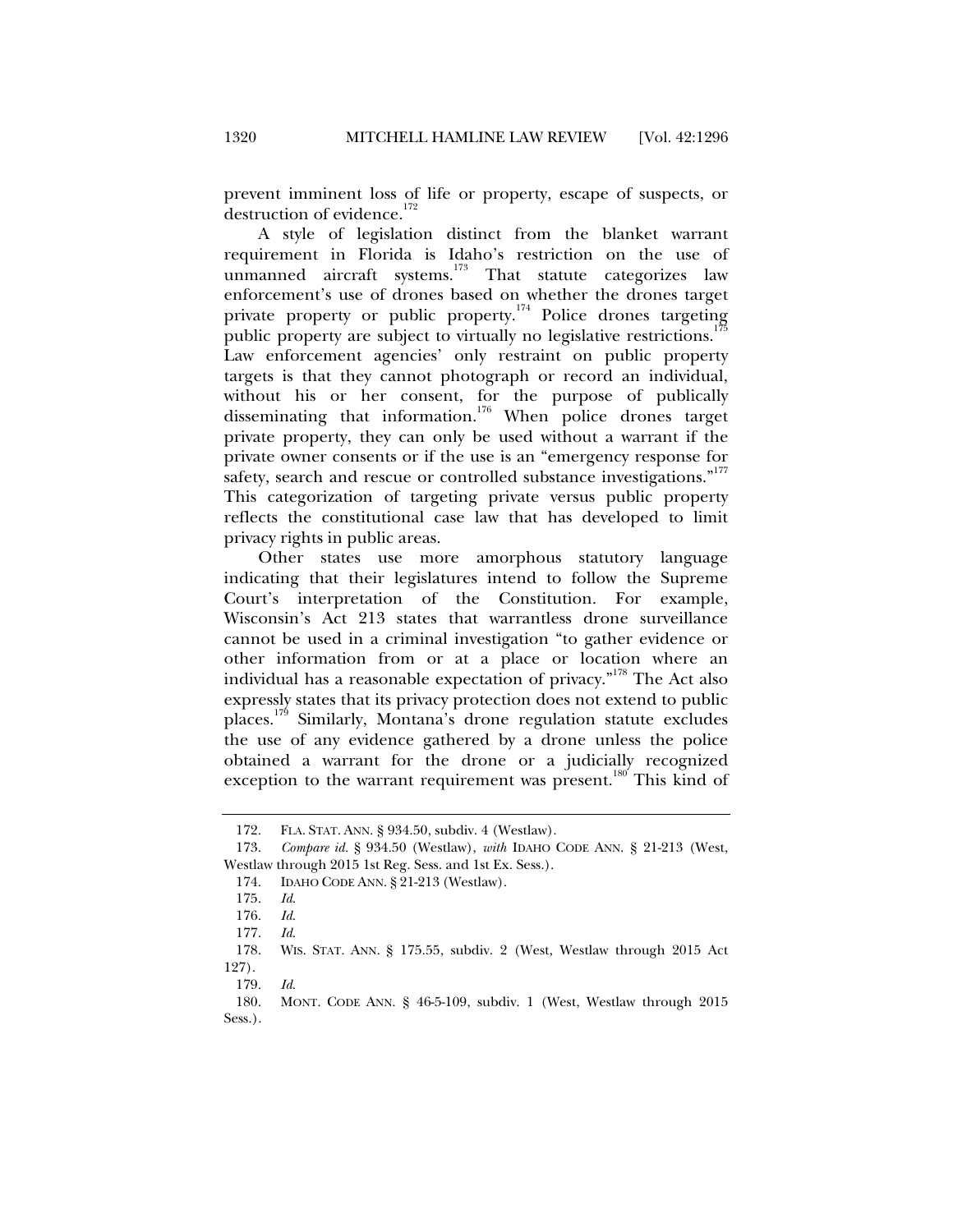statutory language allows restrictions on police drone use to shift and adapt alongside the Supreme Court's developing case law.

Some states provide bright-line rules meant to combat specific concerns about drone technology. For example, Oregon's drone restriction statute states that any time drone surveillance is conducted, with or without a warrant, the period of continuous surveillance cannot exceed thirty days.<sup>181</sup> Tennessee's Freedom from Unwarranted Surveillance Act specifically states that "[t]he use of a drone to gather evidence or information shall constitute a search."<sup>182</sup>

In 2013, Virginia went to the extreme length of imposing a two-year moratorium on all police drone use except in cases of Amber Alerts, Senior Alerts, Blue Alerts, search and rescue missions, and "training exercises related to such uses."<sup>183</sup> That moratorium expired on July 1, 2015, and was immediately replaced by a statute requiring a warrant for any police drone use other than the exceptions mentioned in the moratorium.<sup>184</sup>

#### VI. RECOMMENDED LEGISLATION

Current application of constitutional law to police use of drones provides more questions than answers. The gaps in privacy protection need to be quickly filled by appropriate legislation and not gradually covered up by the reactive application of judicial interpretation.185 The key question thus becomes: what is appropriate legislation? Appropriate legislation provides for the vital balance between individual privacy rights and public safety. The law does not need to ban drone use because society fears the capabilities of drones. However, legislation must be narrowly

 <sup>181.</sup> OR. REV. STAT. ANN. § 837.320 (West, Westlaw through 2015 Reg. Sess.). *But see* Yang, *supra* note 79, at 379 (explaining the loophole in time limits that could allow police to use a drone for the length of the limit, land the drone at police headquarters for a minimal period of time, and then resume surveillance).

 <sup>182.</sup> TENN. CODE ANN. § 39-13-609, subdiv. g(1) (West, Westlaw through 2015 1st Reg. Sess.).

 <sup>183.</sup> H.R. 2012, Reg. Sess. (Va. 2013).

 <sup>184.</sup> VA. CODE ANN. § 19.2-60.1 (West, Westlaw through 2015 Reg. Sess. and 2016 Reg. Sess. c. 1).

 <sup>185.</sup> *Cf., e.g.*, O'Brien, *supra* note 45, at 222 ("Legislation that clearly defines whether or not a warrant is needed for a drone search of a vehicle aids law enforcement and puts the public on notice of its rights.").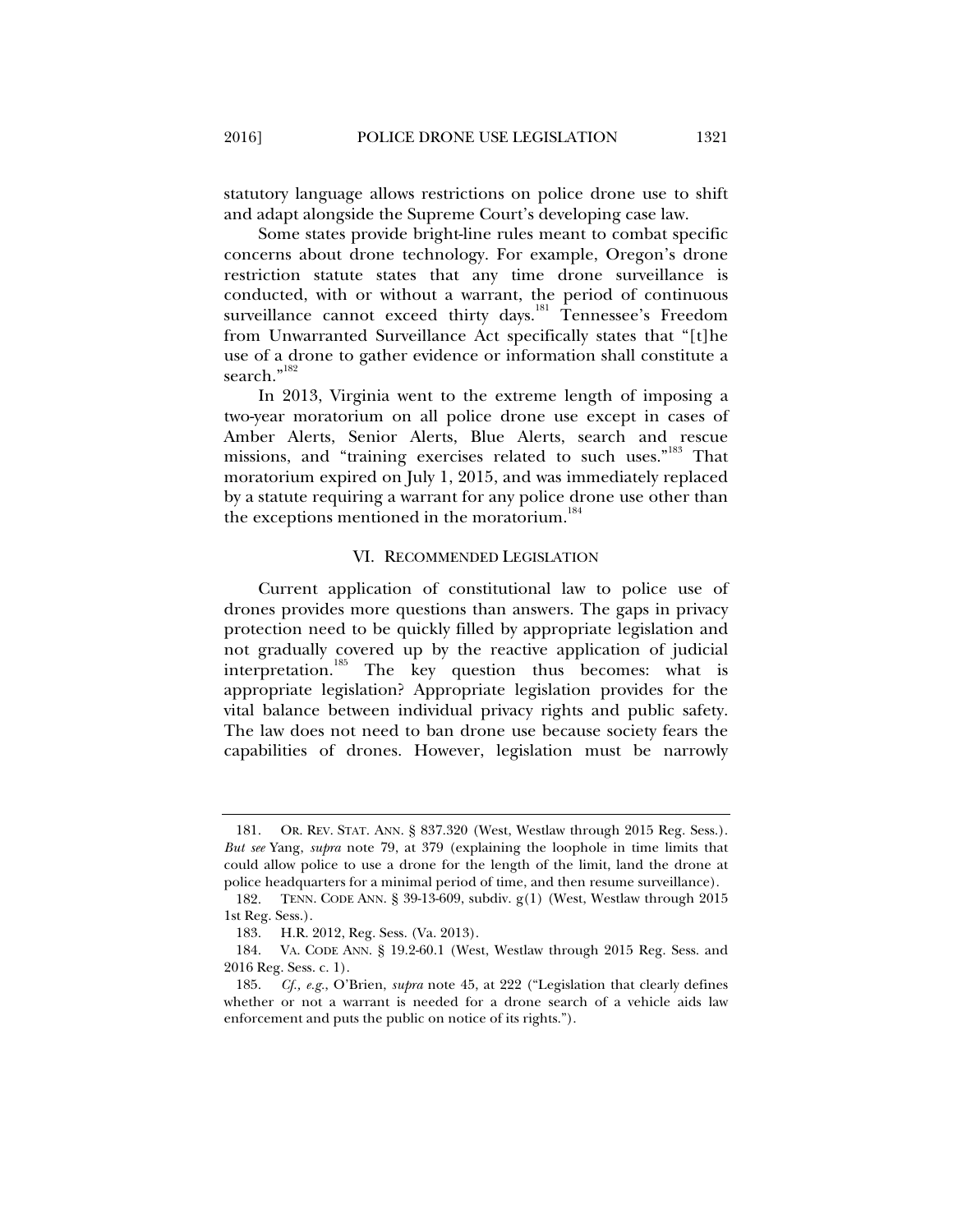tailored to ensure that drones cannot be used in the ways that we fear.

Polls taken over the last several years make it clear that U.S. citizens are, at the very least, wary about domestic use of drones by police agencies.<sup>186</sup> A 2012 poll found that only thirty percent of voters favored the use of drones for domestic surveillance.<sup>187</sup> Another report, released in 2013, found that "[Forty-nine percent] of Americans would be very concerned and [twenty percent] would be somewhat concerned about their own privacy if U.S. law enforcement started using unmanned drones with high tech surveillance cameras and recording equipment."<sup>188</sup>

Public concern alone is not enough to justify an outright ban on a promising new tool for police.<sup>189</sup> Many states have responded to public concern by drafting and enacting legislation that effectively bans the use of drones for surveillance without a warrant or absent a high-risk situation.<sup>190</sup> These statutes provide exceptions for various scenarios that are likely to occur very rarely.<sup>191</sup> Statutes

 <sup>186.</sup> Matiteyahu, *supra* note 142, at 282 (citing *Voters Are Gung-Ho for Use of Drones But Not over the United States*, RASMUSSEN REP. (Feb. 13, 2012), http:// www.rasmussenreports.com/public\_content/politics/current\_events/afghanistan /voters\_are\_gung\_ho\_for\_use\_of\_drones\_but\_not\_over\_the\_united\_states).

 <sup>187.</sup> *Id.*

 <sup>188.</sup> MONMOUTH UNIV. POLL, NATIONAL: U.S. SUPPORTS UNARMED DOMESTIC DRONES BUT PUBLIC PREFERS REQUIRING COURT ORDERS FIRST 2 (Aug. 15, 2013), https://www.monmouth.edu/assets/0/32212254770/32212254991/32212254992 /32212254994/32212254995/40802189893/5f0b18a68abf431a8d84bf6d8138c3b2 .pdf.

 <sup>189.</sup> *See* Yang, *supra* note 79, at 374 ("Society should not simply hamstring drone use because of its 'fear that rapidly advancing science and technology is making [surveillance] more and more effective.' Rather, there should [be a] balance []between legitimate government needs and society's privacy interest." (quoting Berger v. New York, 388 U.S. 41, 71 (1967) (Black, J., dissenting))).

 <sup>190.</sup> *See, e.g.*, FLA. STAT. ANN. § 934.50(4) (West, Westlaw through 2015 1st Reg. Sess. and Spec. A Sess.); *see also* OR. REV. STAT. ANN. § 837.335 (West, Westlaw through 2015 Reg. Sess.) (limiting law enforcement use of drones to search and rescue activities, emergencies affecting individuals, and a declared state of emergency).

 <sup>191.</sup> *See, e.g.*, TENN. CODE ANN. § 39-13-609(d)(1) (West, Westlaw through 2015 1st Reg. Sess.) (allowing the unwarranted use of drones "[t]o counter a high risk of a terrorist attack"); VA. CODE ANN. § 19.2-60.1(C)(i) (West, Westlaw through 2015 Reg. Sess. and 2016 Reg. Sess. c. 1) (allowing the unwarranted use of drones for Amber Alerts).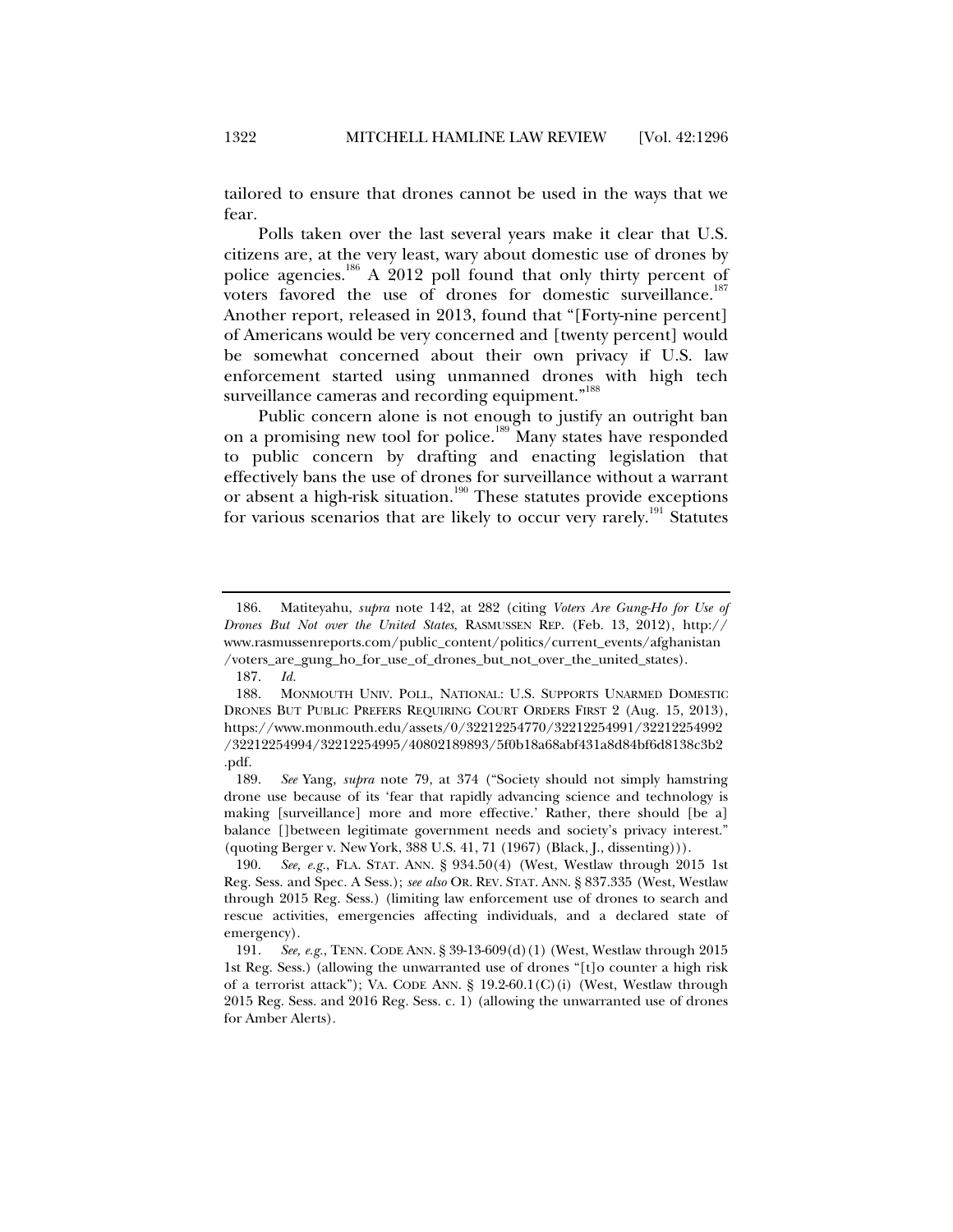drafted in such a way provide unnecessarily extreme restrictions on police agencies.<sup>192</sup>

On the other hand, not restricting law enforcement's use of drones whatsoever could be viewed as a failure of the legislature's obligation to represent the citizens who elected them. Therefore, some sort of legislation is arguably necessary.

Some technology, by its very nature, revolutionizes police practices.193 There are scholars who believe that when this happens, the law adapts to the new technology by restoring police power to what it was before the technological advancement.<sup>194</sup> In doing so, the balance between privacy rights and public safety is maintained.<sup>195</sup> Of course, it would be advantageous for the law to preemptively adapt to the new technology before that technology is used to the detriment of society.<sup>196</sup>

Legislation needs to preemptively and specifically attack the uses of drones that clearly violate the public's sense of privacy (not necessarily under the *Katz* analysis) but that are not clearly

 194. *Cf.* Orin S. Kerr, *An Equilibrium-Adjustment Theory of the Fourth Amendment*, 125 HARV. L. REV. 476, 485 (2011) ("The law intentionally limits the scope of police power to limit the government's capacity for abusive practices. It allows particularly invasive government practices only in limited circumstances when investigators have specific reasons to link the person or place to the crime in a way that justifies the intrusion.").

 <sup>192.</sup> *See* Yang, *supra* note 79, at 388 ("[T]he Court simply has not addressed the limits of drone use as of yet, and the legislatures have misapplied warrant requirements to drones when such requirements are too broad, too blunt, and unreasonably restrictive.")*.*

 <sup>193.</sup> *Cf.* Hillary B. Farber, *Eyes in the Sky: Constitutional and Regulatory Approaches to Domestic Drone Deployment*, 64 SYRACUSE L. REV. 1, 34–35 (2014) ("Professor Paul Ohm observes that, given how rapidly technology is changing our everyday lives and our notions about what is considered 'private,' a more appropriate way to understand the purpose of the Fourth Amendment is as a restraint on police power." (citing Paul Ohm, *The Fourth Amendment in a World Without Privacy*, 81 MISS. L.J. 1309, 1336–38 (2012))).

 <sup>195.</sup> *See id.* at 487–88 ("Equilibrium-adjustment acts as a correction mechanism. . . . [W]hen judges perceive that changing technology or social practice significantly enhances government power, courts embrace higher protections to counter the expansion of government power.").

 <sup>196.</sup> *See* Richard W. Tast, Comment, *Unmanned Aerial Systems: Domestic Statutory Issues*, 93 NEB. L. REV. 773, 802 (2015) ("Domestic use of [unmanned aerial systems] has many potential benefits, so it is important for the laws regarding their use to address negative ramifications in advance of implementation. Addressing these issues in advance will ensure their public acceptance, allowing the positive benefits to be fully realized.").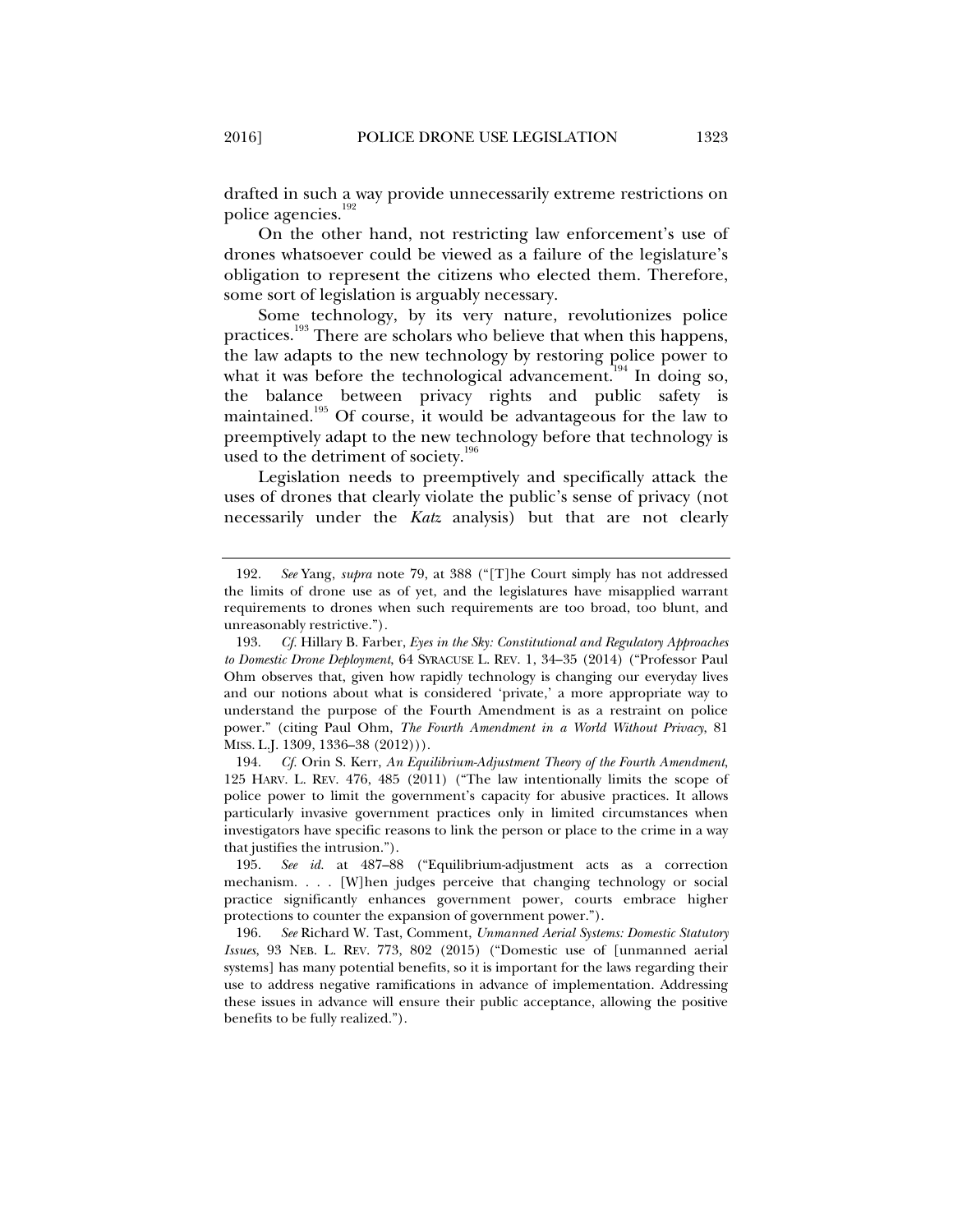unconstitutional.<sup>197</sup> Some categories of uses include: (1) duration of drone surveillance; (2) drone proximity; (3) sense-enhancing technology; (4) data retention; (5) dragnet versus targeted surveillance; and (6) weaponization.

#### *A. Duration of Drone Surveillance*

Justice Alito, in his concurring opinion in *Jones,* introduced the idea that the duration of surveillance may have an effect on the constitutionality of a search.<sup>199</sup> This question was not resolved, but the public would arguably be uncomfortable with the idea of constant surveillance spanning an unlimited amount of time.<sup>200</sup> Long-term surveillance is dangerous because it "reveals patterns, habits, and preferences of an individual's life in a way that other forms of surveillance do not."<sup>201</sup> A traditional police stakeout could gather similar information, but drones can do so for significantly less in operational costs. $202$ 

Therefore, legislation should limit the maximum duration of warrantless drone surveillance to something similar to twenty-four hours in a seventy-two-hour window.<sup>203</sup> It is important to draft the legislation with a window of time that closes the loophole situation where the police may use a drone for twenty-three hours, momentarily land the drone back at headquarters, and then send it back to resume surveillance.<sup>204</sup>

 <sup>197.</sup> *Cf.* Yang, *supra* note 79, at 388 ("[C]ourts and legislatures should look to bright-line rules that are more precise, attuned, and reasonable, while affording a similar level of protection that an ordinary person enjoys today.").

 <sup>198.</sup> *See id.* at 375–76.

 <sup>199.</sup> United States v. Jones, 132 S. Ct. 945, 961 (2012) (Alito, J., concurring) ("If the police attach a GPS device to a car and use the device to follow the car for even a brief time, under the [majority's] theory, the Fourth Amendment applies. But if the police follow the same car for a much longer period using unmarked cars and aerial assistance, this tracking is not subject to any Fourth Amendment constraints.").

 <sup>200.</sup> *See* Farber, *supra* note 193, at 40 ("The concern regards the duration of the monitoring—the greater the duration, the more intrusive the invasion and the greater the amount of information the government can gather.").

 <sup>201.</sup> Victoria T. San Pedro, Student Work, *Drone Legislation: Keeping an Eye on Law Enforcement's Latest Surveillance Technology*, 43 STETSON L. REV. 679, 715 (2014).

 <sup>202.</sup> *See id* at 714–15*.*

 <sup>203.</sup> Yang, *supra* note 79, at 379.

 <sup>204.</sup> *Id.*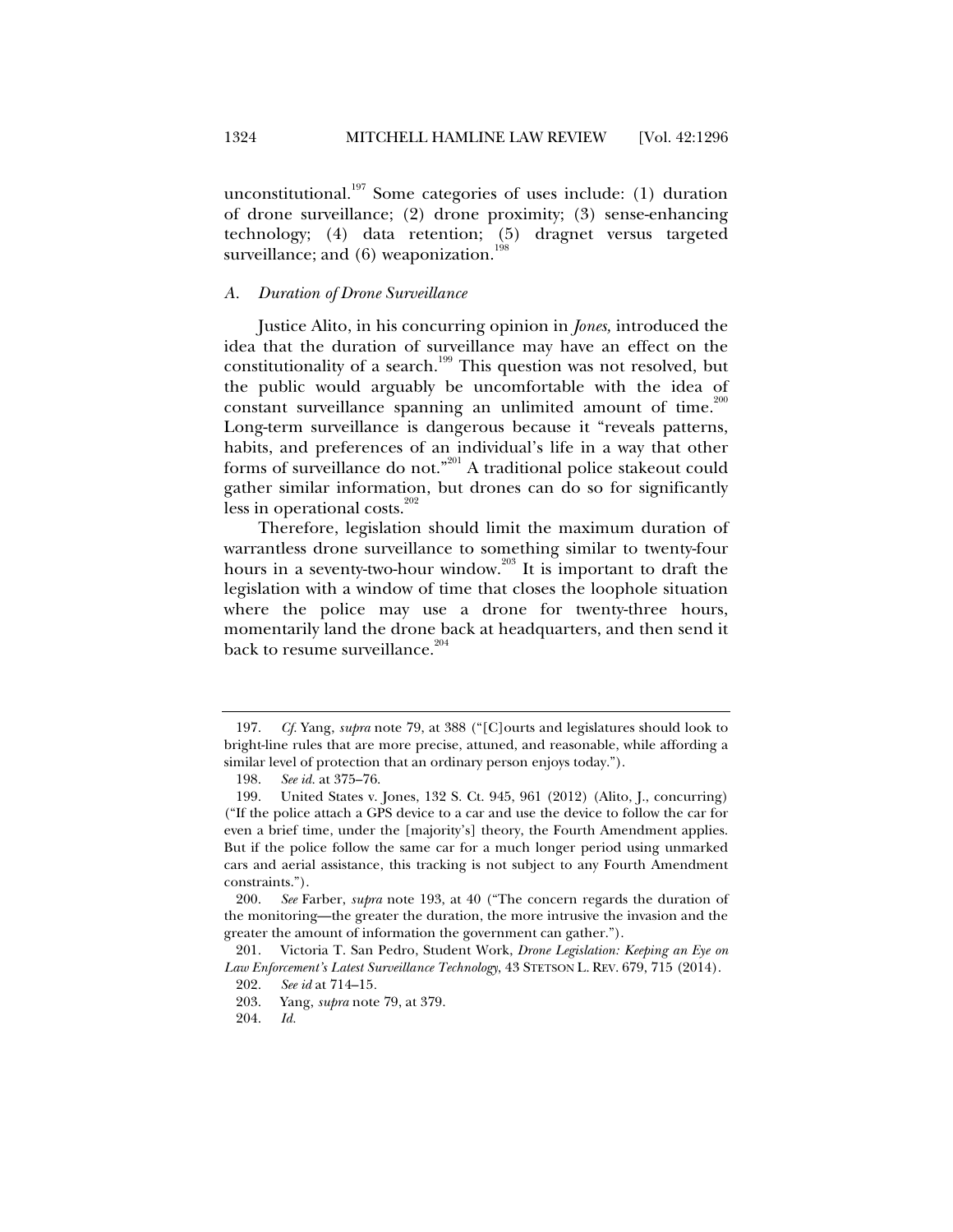#### *B. Drone Proximity*

Another "fuzzy" area of constitutional surveillance law deals with the places that drones can conduct surveillance. Using legislation to limit drone proximity to homes and possibly the curtilage would allow a clear consensus that the police cannot fly a drone in your backyard. However, the legislation must strike a balance between the inherent privacy interest in one's backyard and the need of law enforcement to protect the public safety.<sup>205</sup> Laws such as those enacted by Idaho—which effectively ban any warrantless use of drones over private property—are far too broad.<sup>206</sup> Private areas, for purposes of Idaho's law, include farmland and open fields, making it virtually impossible for police to fly drones at all. $207$ 

Appropriate legislation would consider the "reasonable expectation of privacy test," the *Jones* trespass analysis, and the FAA guidelines for drones.<sup>208</sup> This type of legislation would outlaw the use of drones unreasonably close to private property, in violation of the applicable FAA guidelines, or in a way that presents a nuisance to the private property.<sup>209</sup> This would clarify and reinforce the constitutional case law that has developed to this point. It would also balance the right of privacy and the need for public safety by allowing police to conduct demonstrably necessary surveillance without violating the Constitution. $210$ 

#### *C. Sense-Enhancing Technology*

One of the areas that presents the most potential for abuse is the use of sense-enhancing technology in drones. Drones are capable of using thermal imaging technology, license plate reading technology, and many other functions.<sup>211</sup> Under *Kyllo*, it is

 211. *See id.* at 217 ("A drone is augmenting the senses by providing long-term surveillance with video, detailed images, and tracking technology that exceeds human capabilities." (citing *Government Applications*, DRAGANFLY INNOVATIONS, INC., http://www.draganfly.com/uav-helicopter/draganflyer-x4/applications

<sup>205</sup>*. See id.* at 379–80.

 <sup>206.</sup> *See id.* at 380.

 <sup>207.</sup> *See id.*

 <sup>208.</sup> *See id.* at 381–82.

 <sup>209.</sup> *See id.*

 <sup>210.</sup> *See* O'Brien, *supra* note 45, at 223 ("[B]roadly prohibiting all warrantless use of governmental drones is unnecessary and fails to adequately balance the needs of privacy protection and law enforcement.").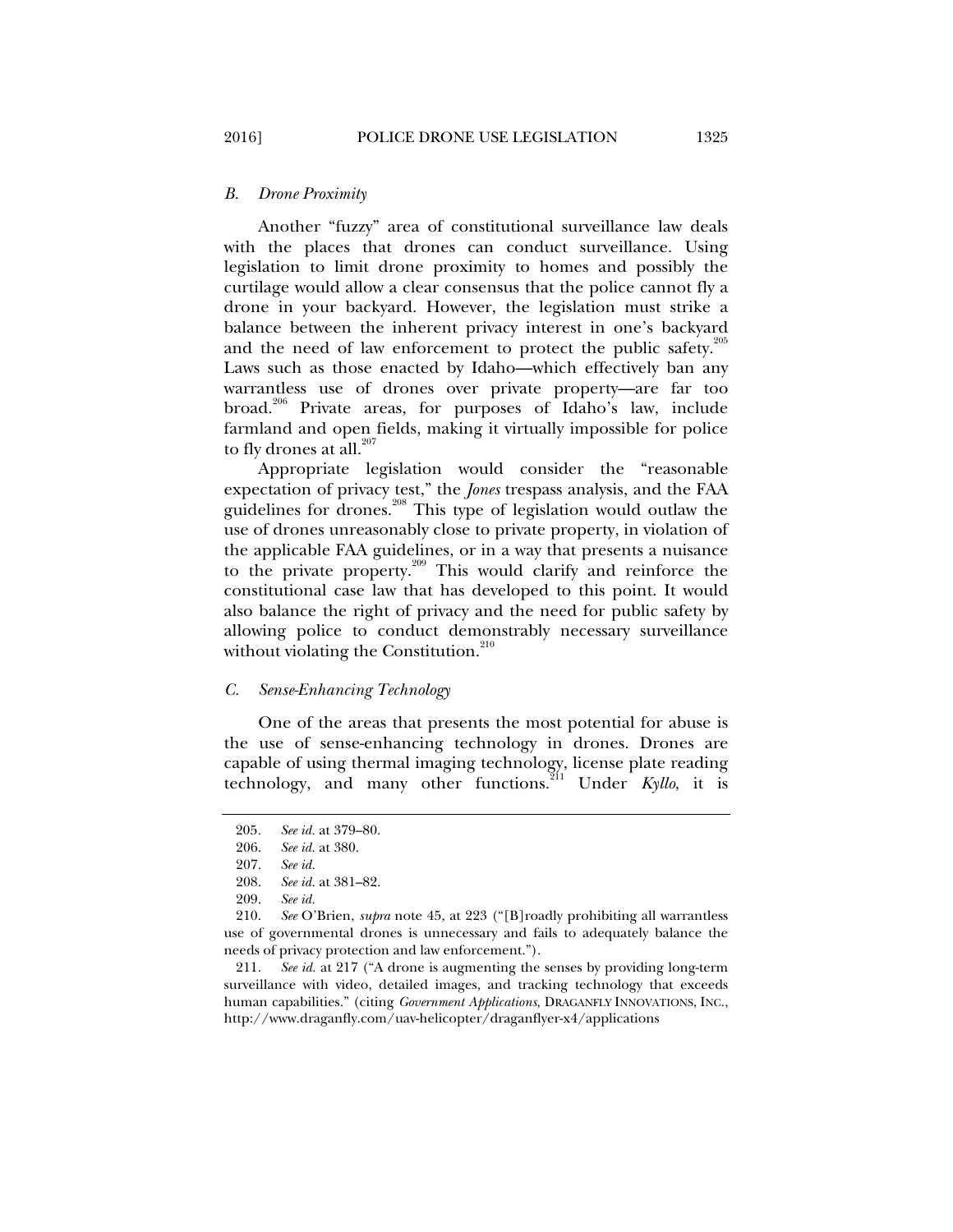considered a search for police to use sense-enhancing technology that is not available to the public in order to view the interior of a person's home.<sup>212</sup> However, due to the nature of drones and the ever-increasing prevalence of sense-enhancing technology to the public, the *Kyllo* holding is not enough to protect privacy rights from drones.213 Any drone legislation should prohibit the warrantless use of any sense-enhancing technology used to view the inside of a constitutionally protected area whether or not that technology is available to the public.<sup>214</sup> This would preemptively answer the question of how the law will react if drones equipped with thermal imaging cameras or other technology become available to the general public.

<sup>/</sup>government.php (last visited Nov. 11, 2015))); Justin Lee, *Public Drones Equipped with Facial Recognition Software Raise Privacy Concerns,* BIOMETRIC UPDATE (May 7, 2015), http://www.biometricupdate.com/201505/public-drones-equipped-with -facial-recognition-software-raise-privacy-concerns.

 <sup>212.</sup> Kyllo v. United States, 533 U.S. 27, 34 (2001) ("We think that obtaining by sense-enhancing technology any information regarding the interior of the home that could not otherwise have been obtained without physical 'intrusion into a constitutionally protected area . . . constitutes a search—at least where (as here) the technology in question is not in general public use. This assures preservation of that degree of privacy against government that existed when the Fourth Amendment was adopted." (citation omitted)).

 <sup>213.</sup> *See* Chris Schlag, *The New Privacy Battle: How the Expanding Use of Drones Continues to Erode Our Concept of Privacy and Privacy Rights*, 13 U. PITT. J. TECH. L. POL'Y 1, 16 (2013) ("As these technologies are not necessarily in general public use, law enforcement's use of them would likely trigger Fourth Amendment protections under *Kyllo*. However, because the general public can actually purchase the technology relatively easily, drone technology may be considered more pervasive then originally believed."); *see also XIRO Xplorer Aerial UAV Drone Quadcopter*, AMAZON.COM, http://www.amazon.com/XIRO-Xplorer-Aerial -Quadcopter-Version/dp/B01233S0TO/ref=sr\_1\_5?s=toys-and-games&ie=UTF8 &qid=1447256983&sr=1-5&keywords=drone&refinements=p\_36%3A50000

<sup>-99999999 (</sup>last visited Feb. 15, 2016) (illustrating the example of a remotecontrolled drone which can be purchased online by anyone for \$639.00. The drone shoots full HD video at 1080p/30fps and 720p/30fps, has several photography modes, and has built in functions allowing the drone to autonomously follow or circle around the pilot).

 <sup>214.</sup> *See* Yang, *supra* note 79, at 384 ("As it pertains to private property, [this Rule] restricts the government to 'see[ing] what may be seen from a public vantage point where [they have] a right to be.'" (quoting Florida v. Riley, 488 U.S. 445, 449 (1989))).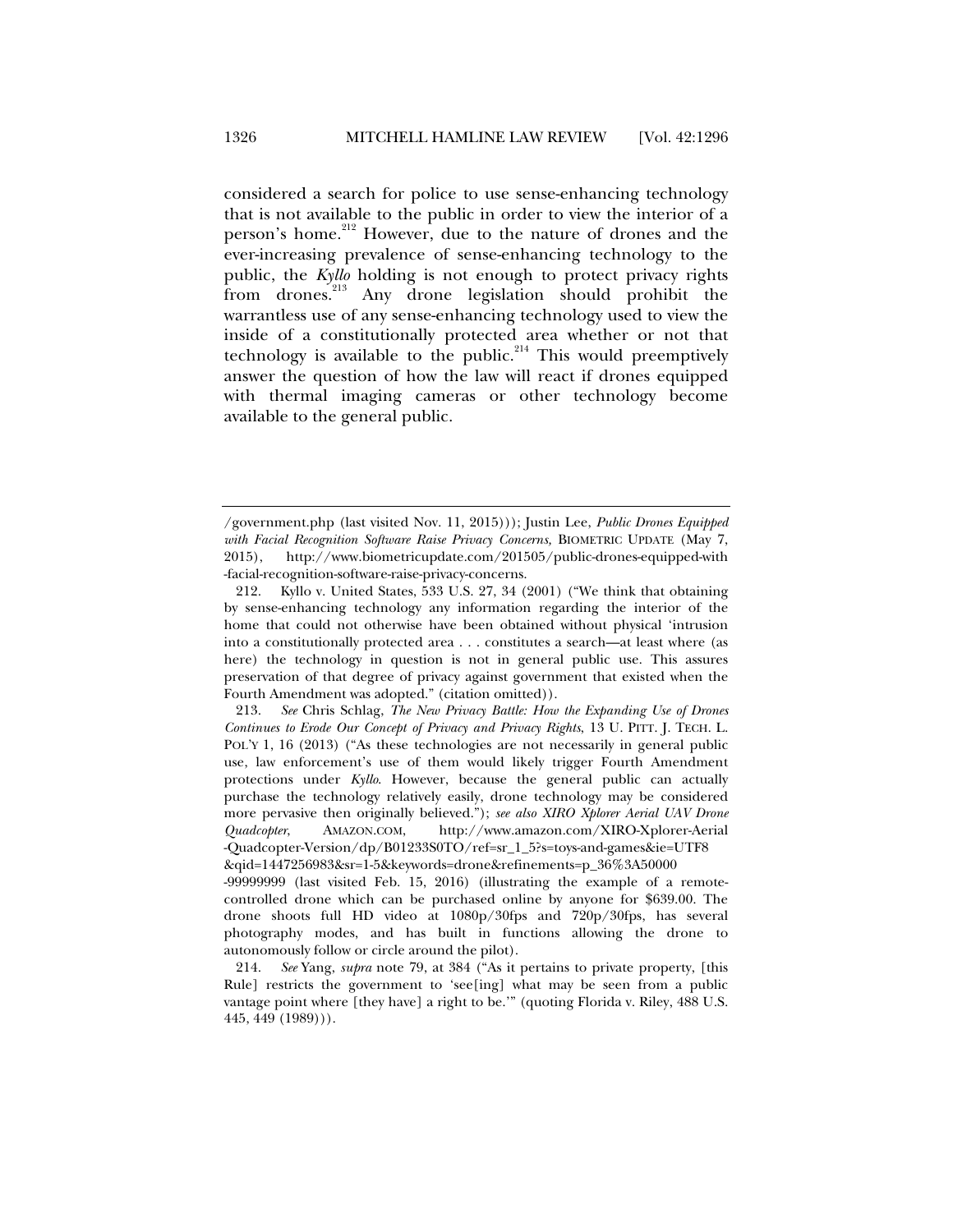An important question involving the use of drones is: what happens to the data that is collected by drones after they complete their surveillance? Any aerial surveillance is likely to capture a variety of individuals participating in legal and possibly illegal behavior. What happens if a lawfully utilized drone is conducting surveillance on a target of investigation and inadvertently captures the day-to-day life of a neighbor of the target? Does the government get to keep that data and store it away in case they need information on the neighbor in the future? Drone legislation in this area should mirror the Illinois statute that imposes a thirtyday retention limit on any information collected by a drone, unless it is needed for criminal prosecution.<sup>215</sup> Any violation of this rule should result in the exclusion of that evidence. $^{216}$ 

#### *E. Dragnet Versus Targeted Surveillance*

Dragnet surveillance is an issue that absolutely must be addressed in drone legislation because the National Security Agency has recently taken part in warrantless, dragnet surveillance/collection of private phone data.<sup>217</sup> "Massive. surveillance/collection of private phone unabridged and unfiltered information gathering presents a significant threat to privacy."<sup>218</sup> State legislation should be used to expressly prohibit the practice of massive surveillance and dragnet data collection. All drone use, including drone use without a warrant, must be limited to a specific and identifiable target.<sup>219</sup>

 <sup>215. 725</sup> ILL. COMP. STAT. ANN. 167/20 (West, Westlaw through P.A. 99-495 of the 2015 Reg. Sess.); *see also* Allie Bohm, *The Year of the Drone: An Analysis of State Legislation Passed This Year*, ACLU (Nov. 7, 2013, 8:50 AM), https://www.aclu.org /blog/year-drone-analysis-state-legislation-passed-year.

 <sup>216.</sup> *See* Yang, *supra* note 79, at 387.

 <sup>217.</sup> *See* Jonathan Weisman, *Momentum Builds Against N.S.A. Surveillance*, N.Y. TIMES (July 28, 2013), http://www.nytimes.com/2013/07/29/us/politics /momentum-builds-against-nsa-surveillance.html?pagewanted=all (describing the NSA's telephone data collection program and the massive public outcry against it).

 <sup>218.</sup> Yang, *supra* note 79, at 386.

 <sup>219.</sup> *See* San Pedro, *supra* note 201, at 719 (citing Zachary Fagenson, *Florida Keys Considering Drones to Help Eradicate Mosquitoes*, MIAMI HERALD (Aug. 17, 2013), http://www.miamiherald.com/latest-news/article1954207.html), ("With the ubiquity of drone licenses among American law enforcement agencies, the dragnet surveillance that was once a laughable concept is now a reality.").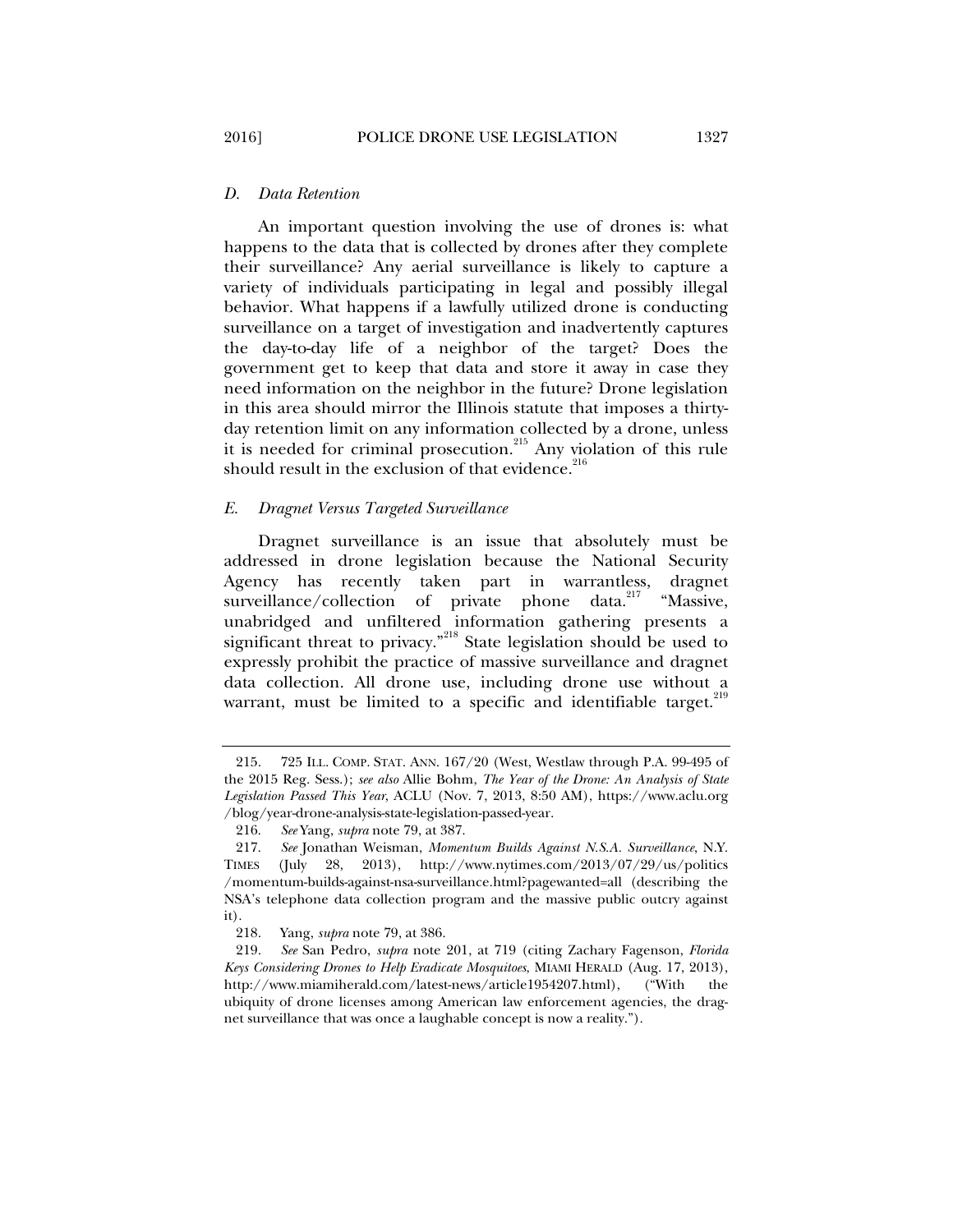Drafting legislation in such a way prohibits the use of the Gorgon Stare or other wide-angle drone camera technology that could effectively surveil an entire city.

#### *F. Weaponization*

Domestic drone weaponization is another hot-button issue that needs to be addressed with legislation.<sup>220</sup> Most Americans are familiar with the use of drones in foreign wars and understand the power that these tools possess. Obviously, any legislation should disallow the use of predator-style drones equipped with missiles to roam the national airspace, surveil, or target U.S. citizens.<sup>221</sup> However, drones are capable of more discrete weaponization. For example, in Lucknow, India the local police purchased four drones and equipped them with pepper spray, which the drones will use for crowd control on angry or unruly crowds.<sup>222</sup> Closer to home, North Dakota has enacted legislation that allows drones to be equipped with non-lethal weapons.<sup>223</sup>

Domestic drone weaponization is unnecessary and presents a litany of dangers, which would be best to avoid. Legislation passed by Oregon,<sup>224</sup> Utah,<sup>225</sup> Virginia,<sup>226</sup> and Wisconsin<sup>227</sup> all expressly prohibit any type of weaponization of domestic drones. Domestic drones should be left to the use of surveillance. Therefore, any legislation should expressly prohibit equipping drones with lethal or non-lethal weapons.<sup>228</sup>

 <sup>220.</sup> *See* Brinkerhoff, *supra* note 43.

 <sup>221.</sup> *See MQ-1B Predator Drone Fact Sheet*, U.S.A.F. (Sept. 23, 2015), http://www.af.mil/AboutUs/FactSheets/Display/tabid/224/Article/104469/mq -1b-predator.aspx (describing the technical aspects of the MQ-1B Predator drone).

 <sup>222.</sup> Monica Sarkar, *Security From the Sky: Indian City to Use Pepper-Spray Drones for Crowd Control*, CNN (last updated Apr. 9, 2015, 8:48 AM), http://www.cnn.com /2015/04/09/asia/india-police-drones.

 <sup>223.</sup> *See* Brinkerhoff, *supra* note 43.

 <sup>224.</sup> OR. REV. STAT. ANN. § 837.365 (West, Westlaw through 2015).

 <sup>225.</sup> UTAH CODE ANN. §§ 63G-18-101 to 63G-18-105 (West, Westlaw through 2015) (restricting government use of data collected by drones).

 <sup>226. 2013</sup> Va. Acts 755 § 1 (prohibiting weaponization of domestic drones before July 1, 2005).

 <sup>227.</sup> S.B. 196, Reg. Sess. (Wis. 2013).

 <sup>228.</sup> Eric Brumfield, *Armed Drones for Law Enforcement: Why It Might Be Time to Re-Examine the Current Use of Force Standard*, 46 MCGEORGE L. REV. 543, 555 (2014) (citing Chris Calabrese & Jay Stanley, *Ban on Arming Domestic Drones: Let's Draw a Line in the Sand*, ACLU (June 15, 2012, 7:44 AM), https://www.aclu.org/blog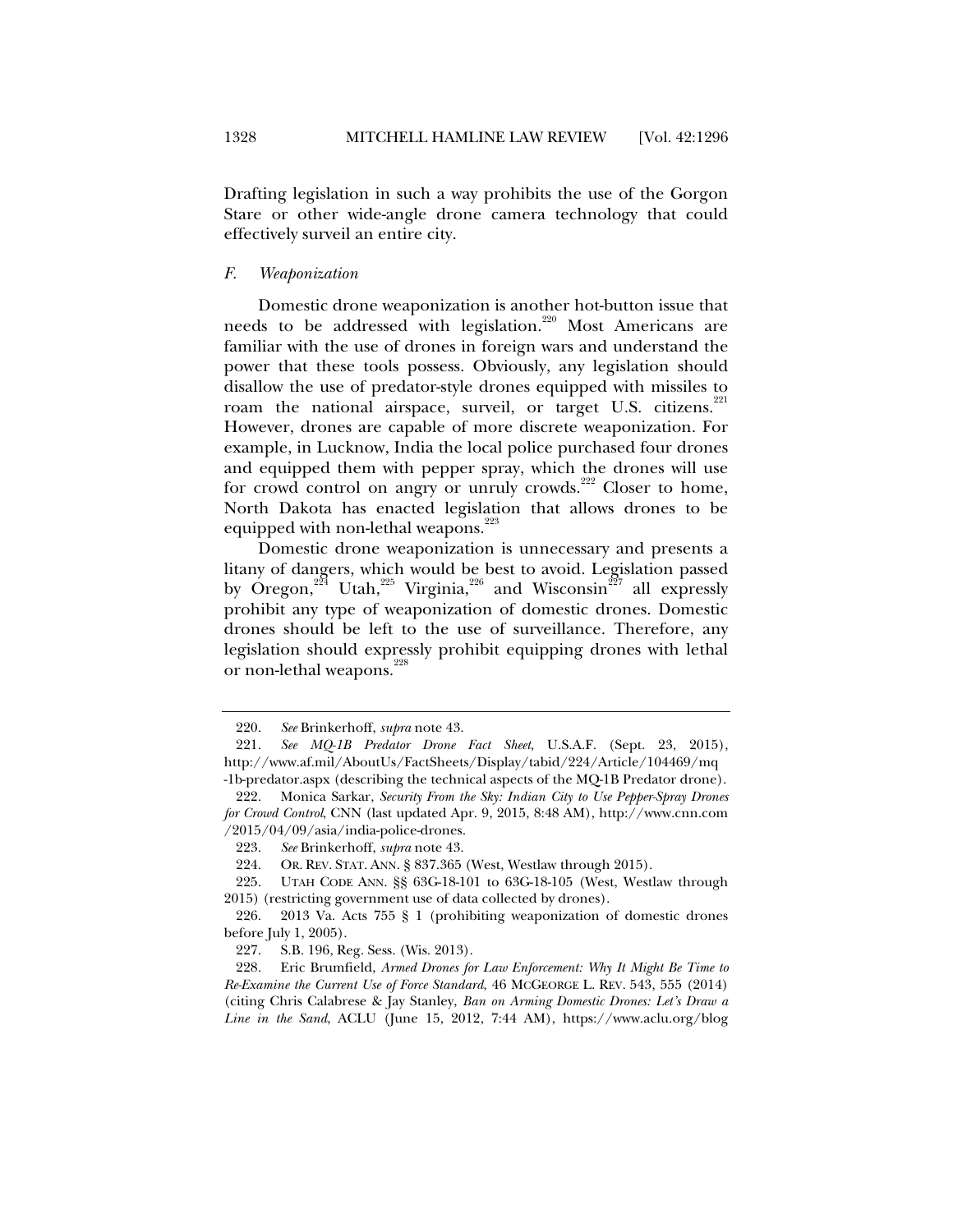#### VII. CONCLUSION

Whether society likes it or not, drone technology is expanding at a rapid rate. Law enforcement agencies are noticing the potential benefits that such technology could have in their operations. However, this new technology does not translate well into the current constitutional case law regarding tracking and aerial surveillance. Therefore, there is a massive amount of room for abuse. The potential for violations of American citizens' privacy rights is unsettling.

The Minnesota Constitution does not clear up the potential issues raised under federal constitutional law, and Minnesota legislation has yet to enact a law that would regulate drone technology abuse. Other states have approached the issue in their own ways. Reviewing these other state statutes and weighing their strengths and weaknesses allows future legislation to build and improve upon the initial laws.

Many of these initial state statutes lean towards the prohibition of police drone use instead of drone regulation. These statutes only allow drones to be used in certain exigent circumstances as defined in their respective statutes. While doing so, the said statutes ignore the benefits to society that drones can offer.

The FBI's National Crime Information Center reports that there were  $635,155$  missing person reports in 2014 alone.<sup>229</sup> Drones are particularly well suited to search areas for individuals and to surveil designated locations. In cases where time is of the essence, does society really want to bog down deployment of potentially lifesaving technology with specific, cumbersome warrant procedures and protocols? Does society want to limit the use of drones only to situations where probable cause exists even if similar, but less effective, forms of surveillance could be conducted without a warrant?<sup>230</sup>

<sup>/</sup>technology-and-liberty-free-speech-nationalsecurity/ban-arming-domestic

<sup>-</sup>drones) ("The ACLU believes it will be easier for a LEA to use force against the public, and therefore 'force will be used more . . . [and armed d]rones may also be more likely to result in harm to innocent bystanders.'").

 <sup>229.</sup> *NCIC Missing Person and Unidentified Person Statistics for 2014*, FBI, https:// www.fbi.gov/about-us/cjis/ncic/ncic-missing-person-and-unidentified-person -statistics-for-2014 (last visited Apr. 28, 2016).

 <sup>230.</sup> *See* Yang, *supra* note 79, at 374 ("Here, the inexact application of a broad restriction inevitably leads to an odd and unreasonable result: under a blanket warrant requirement scheme drones would be unable to perform, without a